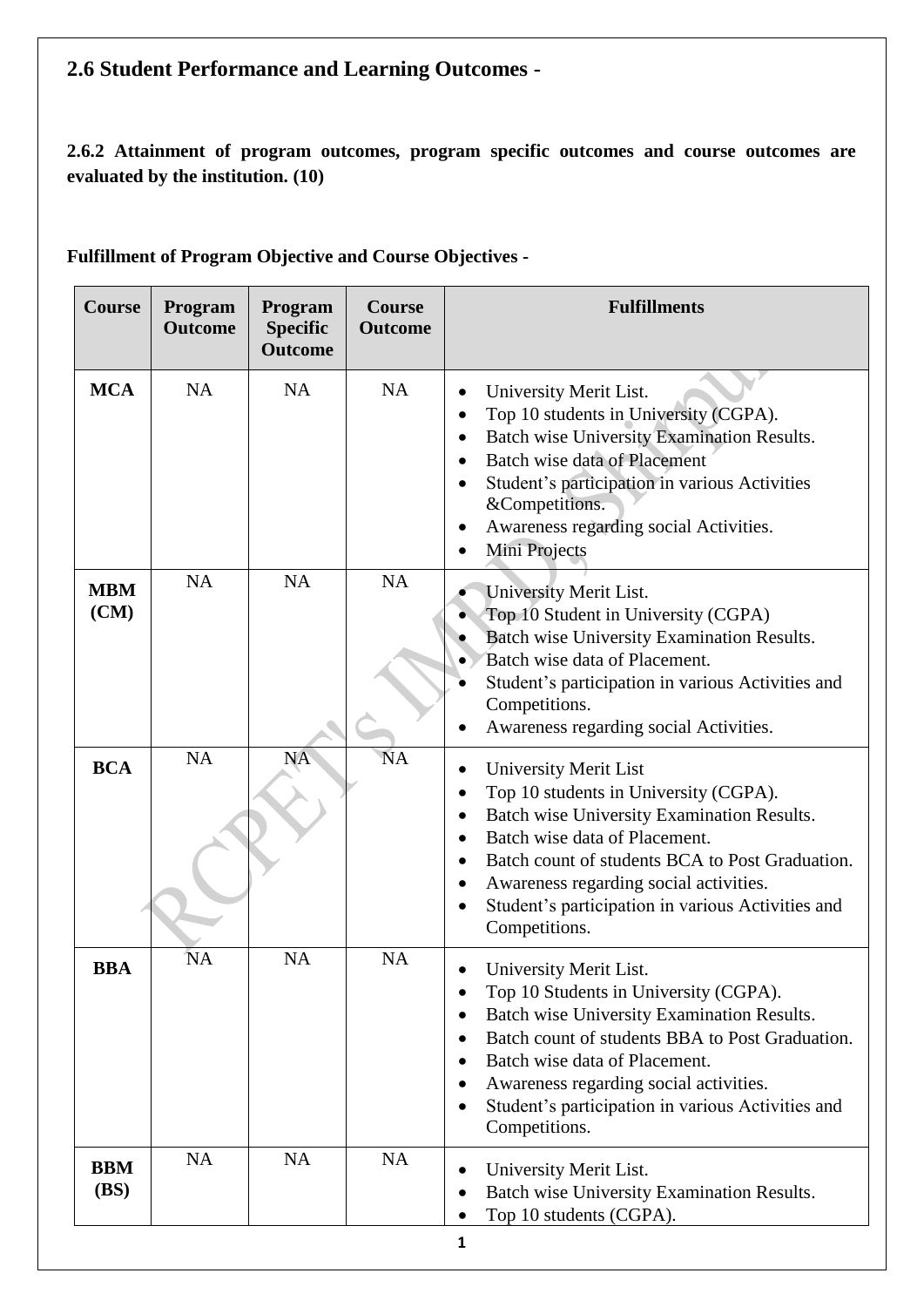|--|

- *We consider program objective as program outcome and course objective as course outcome.*
- *Program Specific Outcome is not provided and available on University website.*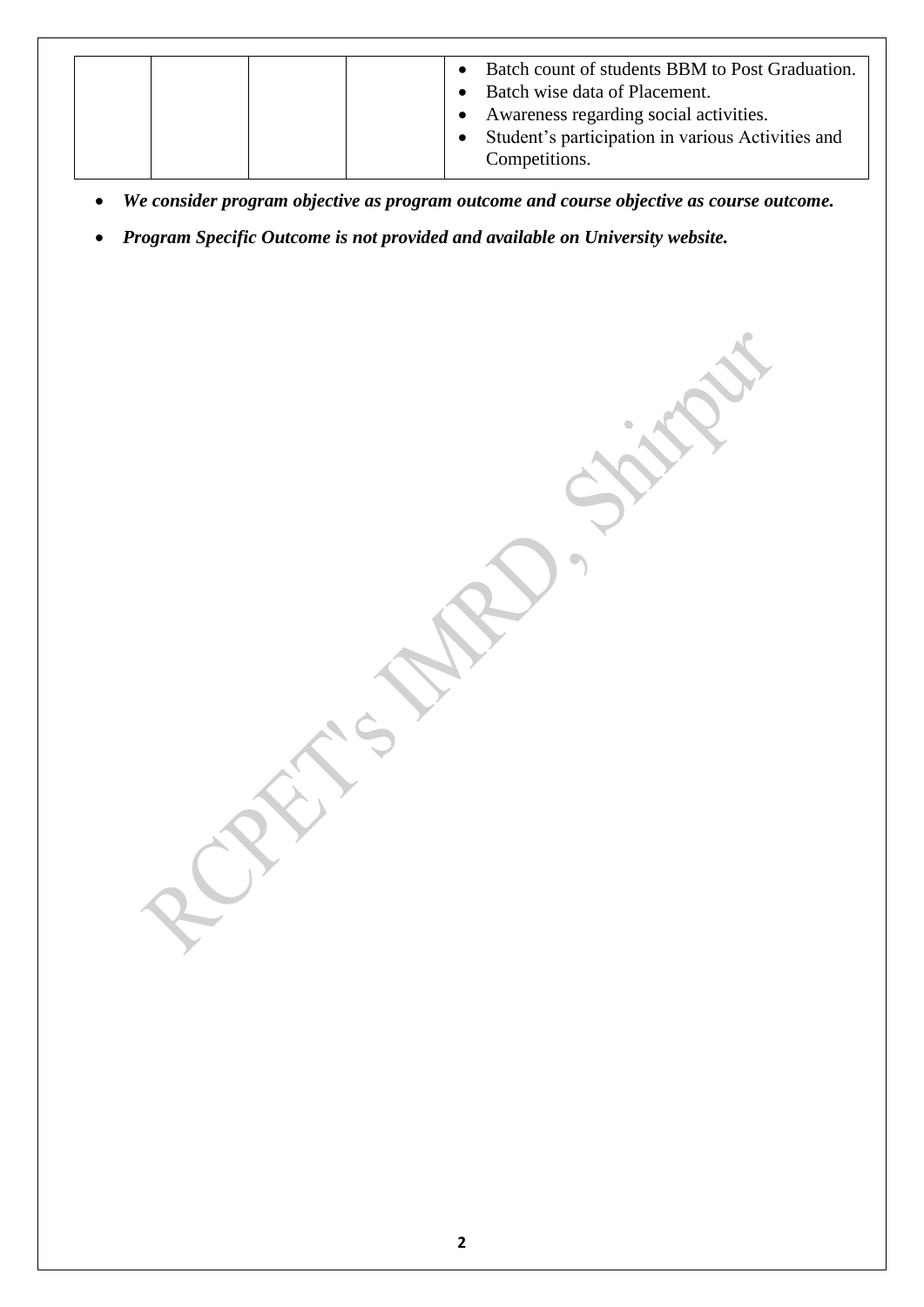## **Master of Computer Application (MCA)**

### **Program Objectives:**

- The main objective of this course is to develop future managers for offices and/or software developers, support professionals, who would meet, the dynamic needs of the industry in a competitive and challenging environment.
- The program aims at providing expertise to students in different Office support system and software development area.

### **The broad objectives of the Program are :**

- To equip the students with requisite knowledge, skills and right attitude necessary to provide effective software development skills in a global environment.
- To prepare students for respectable career in the Software Design, Development & Testing. Also in Software Support, e-commerce, e-business, e-banking, eservices, e-governance etc. or in business management domain where management is augmented by information communication technology.
- To develop inter-twining competence in the field of Commerce and Management, Computing Skill and Computational Tools.
- To prepare students for respectable career in the Software Design, Development & Testing. Also in Software Support, e-commerce, e-business, e-banking, e-services, e-governance etc. or in business management domain where management is augmented by information communication technology.
- To develop inter-twining competence in the field of Commerce and Management, Computing Skill and Computational Tools.
- To develop students as Cyber Security experts, Information System Auditors.

## **Methods of fulfillment of Program Objectives–**

- 1. University Merit List.
- 2. Top 10 Students in University (CGPA).
- 3. Batch wise University Examination Results.
- 4. Batch wise summarized data of Placement.
- 5. Aptitude Test.
- 6. Activities &Competitions.
- 7. Youth Day Best Message Contest.
- 8. C++ Programming Contest.
- 9. Elocution Competition.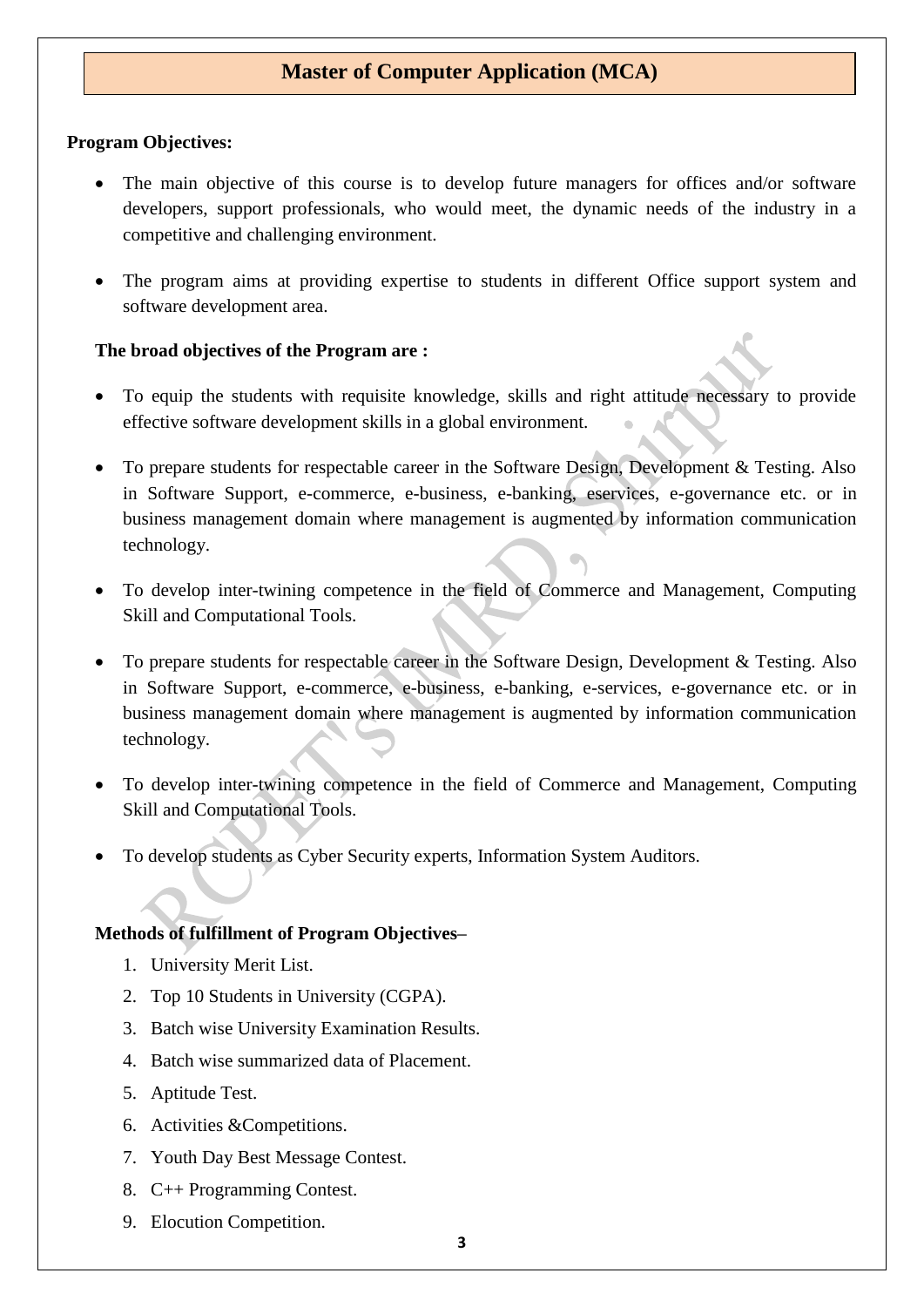- 10. MAVA (Men Against Violence and Abuse) Workshop.
- 11. Induction Program –
- 12. Software Exhibition –
- 13. Municipal Council "Swachhata Surveshan".
- 14. Sports Activity.
- 15. Mini Projects.
- 16. CSI Activities.

## **University Merit List -**

| <b>Academic Year</b> | <b>Course</b> | <b>Name of Student</b>   | <b>University</b><br><b>Rank</b> | <b>CGPA</b> | <b>Grade</b>   |
|----------------------|---------------|--------------------------|----------------------------------|-------------|----------------|
| April / May 2017     | <b>MCA</b>    | Patil Kajal Ashok        | Second                           | 7.96        |                |
|                      | <b>MCA</b>    | Upadhyay Priya Rameshwar | Second                           | 7.92        |                |
| April / May 2016     | <b>MCA</b>    | Patil Sagar Ashok        | Third                            | 7.53        | $\overline{A}$ |

## **University Merit List Summary –**

| <b>Academic Year</b> |  |         | <b>Total</b> |
|----------------------|--|---------|--------------|
| 2015-2016            |  |         |              |
| 2016-2017            |  |         |              |
|                      |  | Total - |              |

## **Top 10 students in University –**

| <b>Ranks</b> | $\overline{2}$ | 3 | $\boldsymbol{4}$ | 5 | 6                                      | 7 | 8             | 9 | <b>10</b>      | <b>Total</b> |
|--------------|----------------|---|------------------|---|----------------------------------------|---|---------------|---|----------------|--------------|
| 2013-2014    |                |   |                  |   |                                        |   | 2             |   |                |              |
| 2014-2015    |                |   |                  |   |                                        |   |               |   | $\overline{2}$ |              |
| 2015-2016    |                |   |                  |   |                                        |   |               |   |                |              |
| 2016-2017    |                |   |                  |   |                                        |   | $\mathcal{D}$ |   |                |              |
| 2017-2018    |                |   |                  |   | Not Applicable (No Batch of MCA Final) |   |               |   |                |              |

*\* Internal result analysis at institute level as per available on university website.*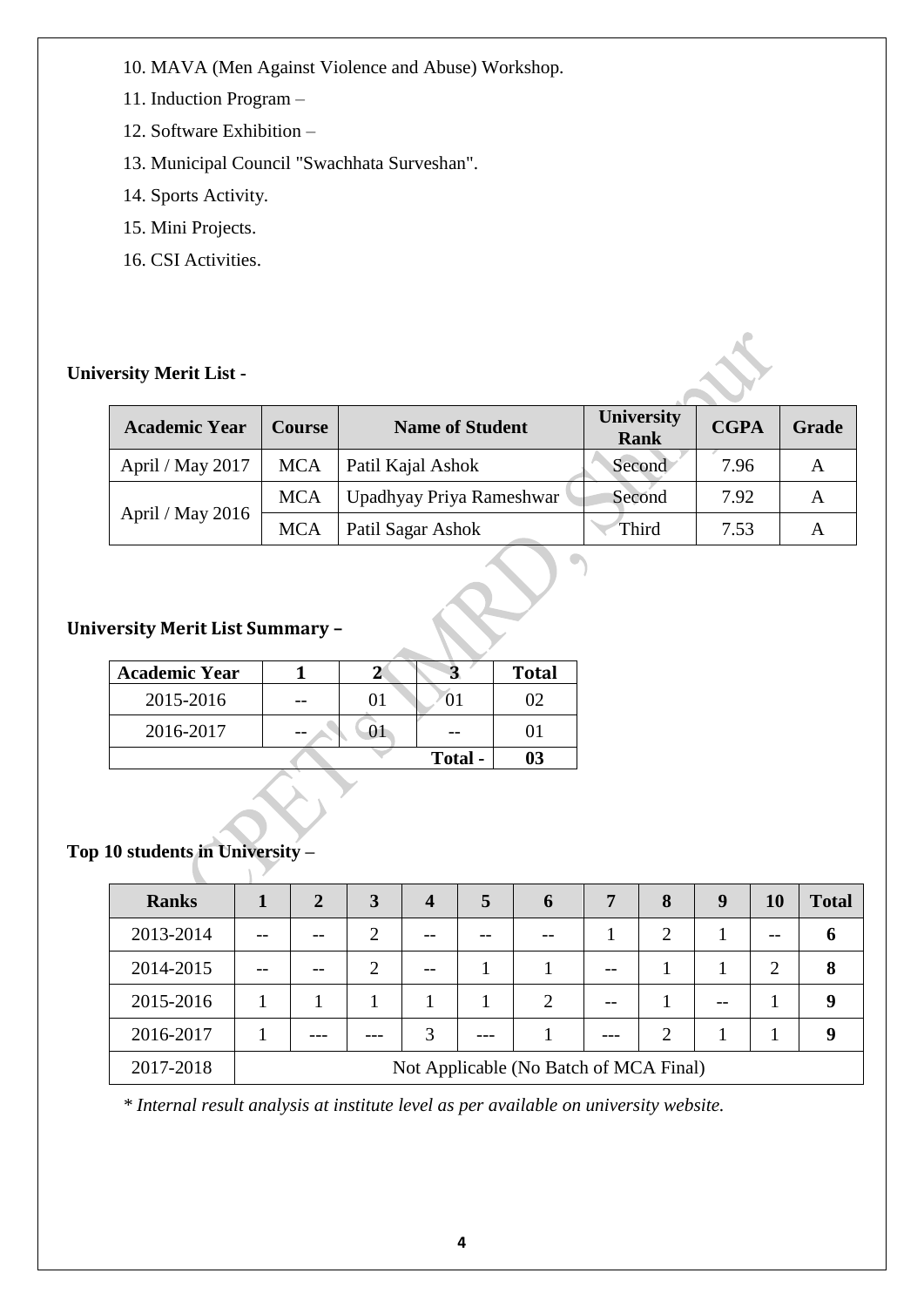## **Batch wise University Examination Results -**

| Year      | $%$ of<br><b>Result</b> | <b>Appeared for</b><br><b>Exam</b>     | <b>No. of All</b><br><b>Clear</b> | <b>Distinction</b> | <b>First</b><br><b>Class</b> | <b>Second</b><br><b>Class</b> | Fail |
|-----------|-------------------------|----------------------------------------|-----------------------------------|--------------------|------------------------------|-------------------------------|------|
| 2013-2014 | 82.14                   | 56                                     | 46                                | 18                 | 21                           | 07                            | 10   |
| 2014-2015 | 69.85                   | 136                                    | 95                                | 23                 | 45                           | 27                            | 41   |
| 2015-2016 | 60.39                   | 101                                    | 61                                |                    | 27                           | 23                            | 40   |
| 2016-2017 | 66.66                   | 69                                     | 46                                | 12                 | 16                           | 18                            | 23   |
| 2017-2018 |                         | Not Applicable (No Batch of MCA Final) |                                   |                    |                              |                               |      |

### **Batch wise Summarized data of Placement -**

| Year      | <b>Admitted</b><br><b>Student</b> | $\frac{0}{0}$                          | <b>Placement</b> in<br>college |
|-----------|-----------------------------------|----------------------------------------|--------------------------------|
| 2013-2014 | 59                                | 52.54                                  | 31                             |
| 2014-2015 | 140                               | 92.85                                  | 130                            |
| 2015-2016 | 105                               | 92.38                                  | 97                             |
| 2016-2017 | 73                                | 86.30                                  |                                |
| 2017-2018 |                                   | Not Applicable (No Batch of MCA Final) |                                |

## **Aptitude test -**

| Year      | <b>Test Conducted</b> | <b>Participate students</b> |
|-----------|-----------------------|-----------------------------|
| 2015-2016 | 10                    | 97 students for each test   |
| 2016-2017 |                       | 65 students for each test   |
| 2017-2018 |                       | 55 students for each test   |

• **Youth Day Best Message Contest** – Swami Vivekananda Birthday is celebrated with great joy and enthusiasm in Institute on  $12<sup>th</sup>$  January by MCA & MCA (Integrated) students. The basic objective aim is to distribute the ideas and ideals of the Swami Vivekananda among the youths of Institute. It is the great way to wake up the eternal energy of the youths as well as their big efforts to make the country developed.

Self-discipline, self-motivation and self-development are the major qualities that youth should adopt from Pujya. Shri. Swami Vivekananda. This activity is conducted in various colleges from different cities. Through this activity students develop their Soft Skills, Management Skills, communication, professional etiquettes and manners, leadership skills, presence of mind, data analysis and interpretation.

- **C++ Programming Contest** Institute organizes C++ programming contest for MCA First and MCA (Integrated) Second year students. The main objective behind this competition is to improve technical and logical skills of students. Also students should gain knowledge of basic OOPS concept of C++.
- **Elocution Competition -** Library department of Institute organizes Elocution competition for UG and PG students. The idea behind this elocution competition is to create awareness about reading, improve thinking level, communication skills, gain confidence and stage daring. This competition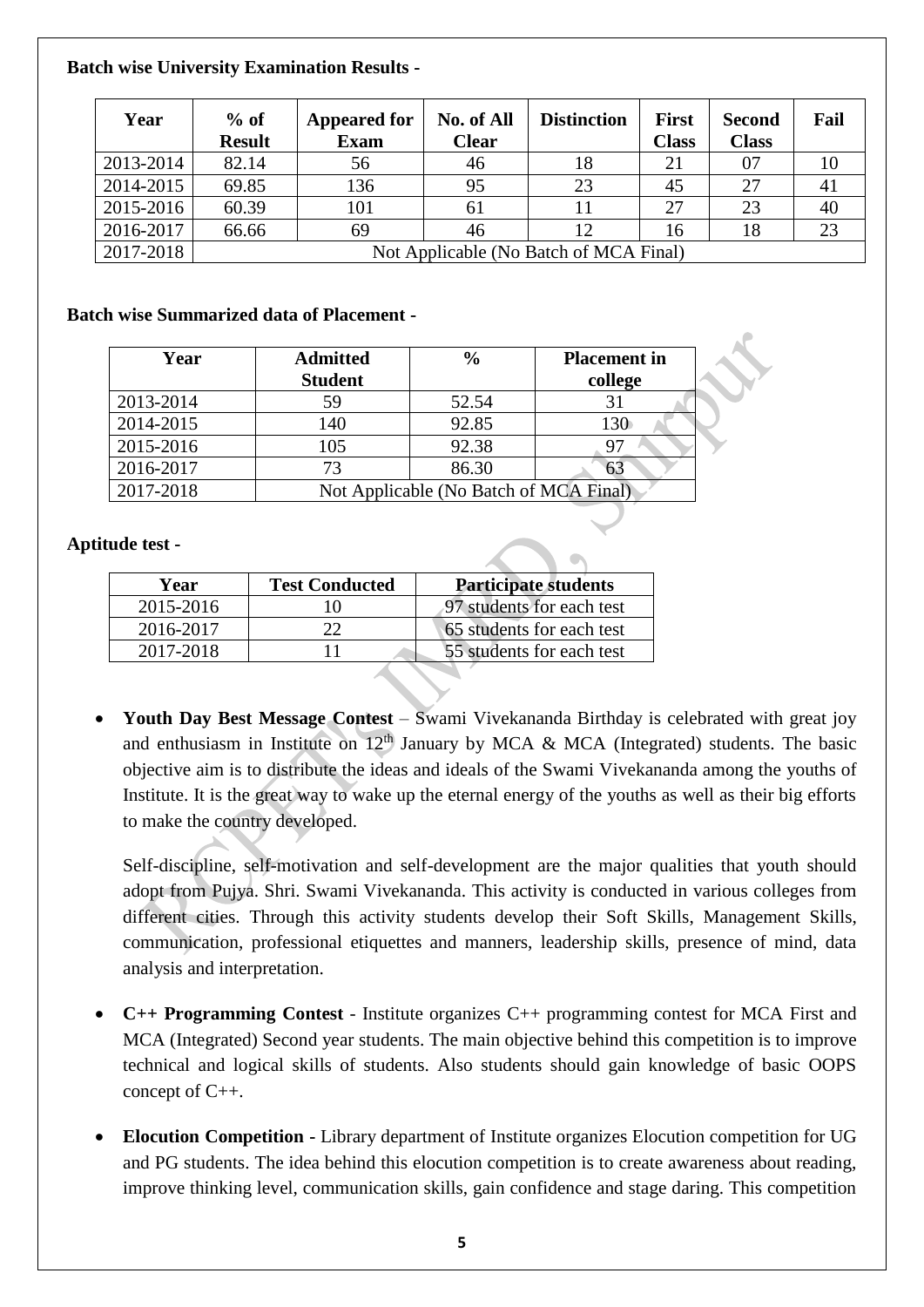proves to be a strong motivation and inspiration for others too. It is a nice initiative by library department to motivate and inspire all the students of Institute.

- **MAVA (Men Against Violence and Abuse)**-Two days' workshop by MAVA's (Men Against Violence and Abuse) project on Gender sensitization and leadership development (Yuva Tarang) was organized in Institute for students on  $20<sup>th</sup>$  and  $21<sup>st</sup>$  Feb 2015. The objective behind conducting such immense workshop at Institute is to motivate students to establish an unbiased environment and sensitize them to have equal right for girls and boys in society. Through this kind of workshop there would be a sizable number of adolescent boys and young men, comfortably talking about gender and masculinity issues. Students have gained scientific information about health and sexuality, developing a gender perspective on issues of violence against women.
- **Induction Program** Induction Program is organized in Institute for First year MCA and MCA (Integrated) students. Induction Program is a formal gathering of new students with a view to introduce them to the overall aspects of the institution. It provides them a pathway to reach to their aim and vision of life. It involves activities such as Stress Management, Time Management, Team Building, and Quiz Competition. The whole program is organized and conducted by MCA second and third year students through which they learn various skills like team building, coordination, leadership, event management etc.
- **Software Exhibition -**Institute organizes Software Exhibition for MCA second year, MCA (Integrated) third and fourth year students. The main objective behind this activity is to improve technical and programming skills of students. Also to make them aware with the different technologies. By this competition students got an idea about the all phases of software development which is very beneficial for their future.
- **Municipal Council "Swachhata Surveshan"**:- As per MoU signed between Institute and Shirpur Warwade Municipal Council (SWMC), Shirpur, various services are provided by Institute to SWMC during  $2017 - 18$ . The summary of services extended by Institute is as follows -Training of App – MoHUA, Data Analysis of Survey of SWMC – wards, Daily Report of App, Score, and Rank etc. Report preparation for submission, Website updating, Survey and Estimation of Paintings on wall. Total 37 students of MCA and MCA (Integrated) had taken dedicated efforts in the "Swachhata Survekshan-2018".
- **Sports Activities -** Students of MCA participated in various sports activities such as Cross county, chess, Badminton, Athletics, hand ball, cricket, archery, fencing at the All India inter university level, KBCNMU inter zonal level, inter collegiate level etc.

| Sr. | <b>Name of Project</b>                        | <b>Student Name</b>                                                                                                                              | <b>Class</b> |
|-----|-----------------------------------------------|--------------------------------------------------------------------------------------------------------------------------------------------------|--------------|
| No. |                                               |                                                                                                                                                  |              |
|     | <b>Computer Institute Admission</b><br>System | Patil Vaibhay Kishor<br><b>Borse Rakesh Ramchandra</b><br>$\bullet$<br>Chaudhari Suyog Shantaram<br>$\bullet$<br>Patil Jaydip Dilip<br>$\bullet$ | $MCA-II$     |
|     | <b>Gas Agency Management System</b>           | ShimpiChetan<br>$\bullet$<br>Koli Ajay                                                                                                           | MCA-II       |

## **Mini Project 2017-18 –**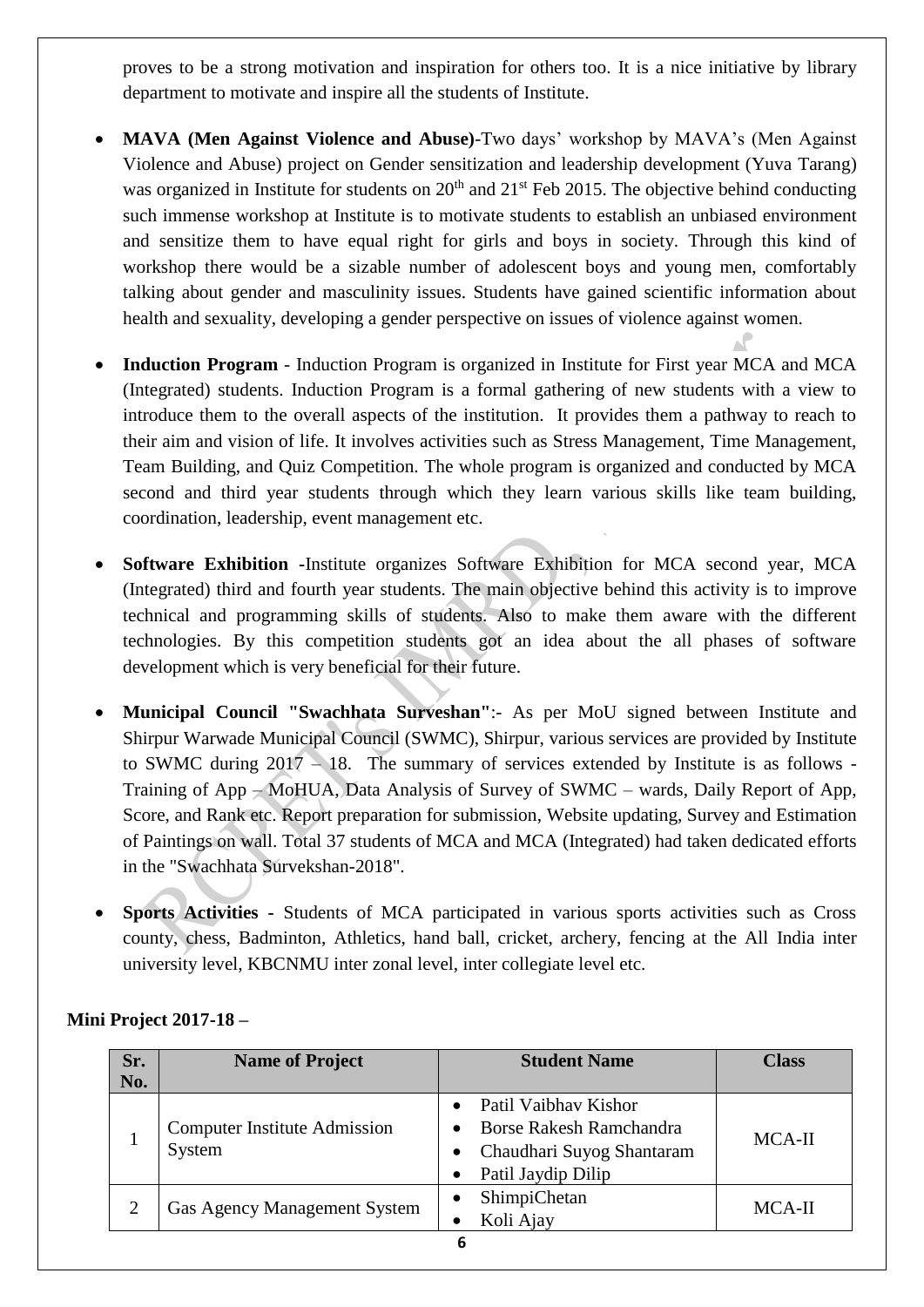| 3               | <b>Optical Shop Management System</b>            | <b>Yugal Patil</b><br>Sachin Patil<br><b>Mahesh Patil</b>              | MCA-II                        |
|-----------------|--------------------------------------------------|------------------------------------------------------------------------|-------------------------------|
| $\overline{4}$  | Sales and Purchase of Metals                     | Gauray Atrawalkar<br><b>Prathamesh Gurav</b>                           | MCA-II                        |
| 5               | Seed's and Pesticides Sales<br>Management system | Desale Pooja<br>Sonawane Chetana<br>Patil Tejaswini.<br>Mali Priyanka. | MCA-II                        |
| 6               | <b>Share Management System</b>                   | Saket Bhala<br>$\bullet$                                               | MCA-II                        |
| $7\phantom{.0}$ | <b>Online Examination System</b>                 | Jayashri Dorik<br>Darshan Girase<br>Mohini Sonar                       | <b>MCA</b><br>(Integrated) IV |
| 8               | <b>Online Shopping System</b>                    | Kajal P. Pawar.<br>Suraj P. Nikam                                      | <b>MCA</b><br>(Integrated) IV |

# **Innovative and Creative Activity under CSI –**

| Year      | <b>Events</b>                                                                          |  |  |  |  |  |  |
|-----------|----------------------------------------------------------------------------------------|--|--|--|--|--|--|
| 2013-2014 | Seminar on Coding Styles for .NET, Advantages of SQL-Server & Project<br>Documentation |  |  |  |  |  |  |
|           | Faculty Development Program and Seminar on "i-Phone Technology"                        |  |  |  |  |  |  |
|           | Interview Techniques and CV Building                                                   |  |  |  |  |  |  |
|           | <b>Code Optimization Competition</b>                                                   |  |  |  |  |  |  |
|           | Workshop on Advance Java (Servlet, JSP)                                                |  |  |  |  |  |  |
| 2014-2015 | Software Exhibition cum Competition                                                    |  |  |  |  |  |  |
|           | One Day Workshop on Struts                                                             |  |  |  |  |  |  |
|           | <b>NPTEL IIT Video Lectures</b>                                                        |  |  |  |  |  |  |
|           | Expert Talk on Placement Prerequisite and Big Data                                     |  |  |  |  |  |  |
|           | Poster Presentation Competition (Theme: - Cloud Computing)                             |  |  |  |  |  |  |
|           | <b>Web Design Competition</b>                                                          |  |  |  |  |  |  |
| 2015-2016 | Seminar on Database Administration and IT Awareness                                    |  |  |  |  |  |  |
|           | Expert Talk on "IT Experience Sharing"                                                 |  |  |  |  |  |  |
|           | <b>Seminar on IT Awareness</b>                                                         |  |  |  |  |  |  |
|           | <b>Expert Talk on Web Technologies</b>                                                 |  |  |  |  |  |  |
| 2016-2017 | Guest Lecture on "Opportunities in Government Sector for Fresh Graduates"              |  |  |  |  |  |  |
|           | Latest Technology Trends in Industry for MCA Fresher's                                 |  |  |  |  |  |  |
|           | Frontend Development & Full Stack Development with MEAN.                               |  |  |  |  |  |  |
|           | Project Development Workshop                                                           |  |  |  |  |  |  |
|           | Native Mobile Development using Native Tools-iOS, Android, Xamarin                     |  |  |  |  |  |  |
|           | <b>Placement Prerequisites</b>                                                         |  |  |  |  |  |  |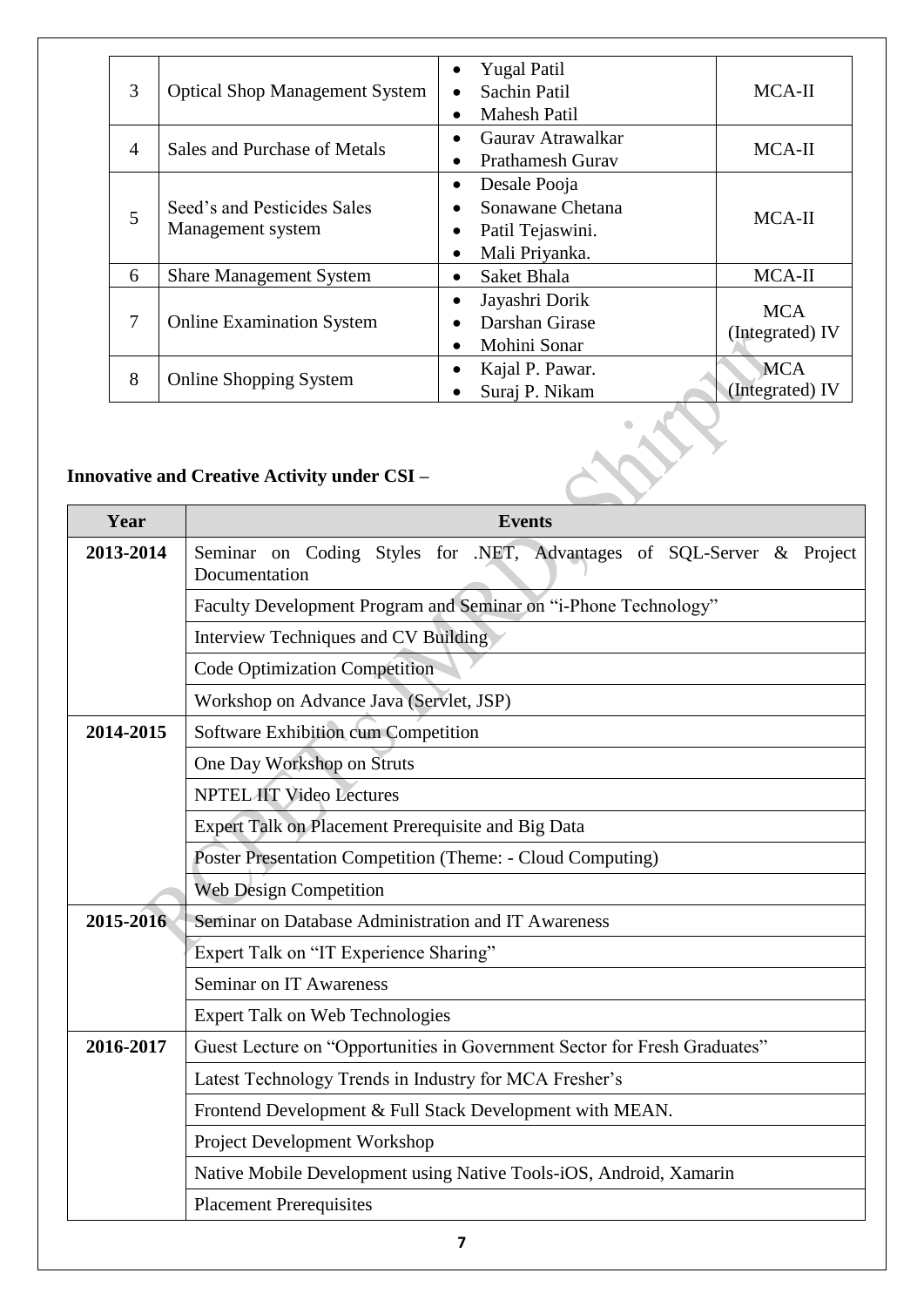|           | <b>Poster Presentation</b>                                  |
|-----------|-------------------------------------------------------------|
|           | $C++$ Programming Contest                                   |
|           | <b>Software Exhibition</b>                                  |
| 2017-2018 | Core Java Seminar                                           |
|           | Agile Seminar                                               |
|           | Workshop of Advanced Java                                   |
|           | Carrier Guidance by Alumni                                  |
|           | Guest Lecture on $\overline{IT}$ Industry Knowledge Sharing |
|           | Software Exhibition - BCA                                   |
|           | $C++$ Programming Contest                                   |
|           | <b>EVS</b> Poster Competition                               |

AFTS MAD. ST.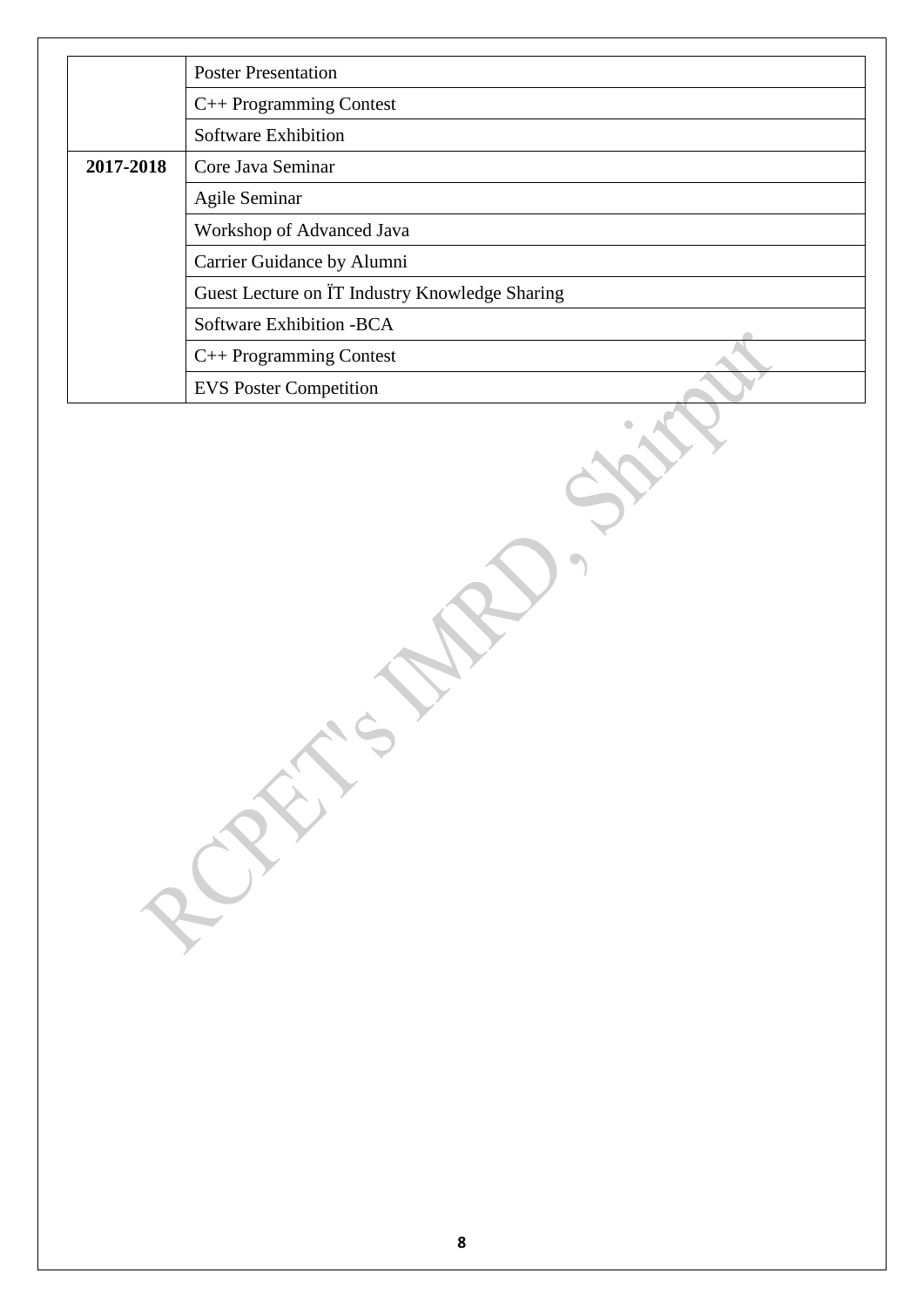### **Program Objectives:**

- The main objective of this course is to develop future managers for offices and/or software developers, support professionals, who would meet, the dynamic needs of the industry in a competitive and challenging environment.
- The program aims at providing expertise to students in different Office support system and software development area.

### **The broad objectives of the Program are :**

- To equip the students with requisite knowledge, skills and right attitude necessary to provide effective software development skills in a global environment.
- To prepare students for respectable career in the Software Design, Development & Testing. Also in Software Support, e-commerce, e-business, e-banking, eservices, e-governance etc. or in business management domain where management is augmented by information communication technology.
- To develop inter-twining competence in the field of Commerce and Management, Computing Skill and Computational Tools.
- To prepare students for respectable career in the Software Design, Development & Testing. Also in Software Support, e-commerce, e-business, e-banking, e-services, e-governance etc. Or in business management domain where management is augmented by information communication technology.
- To develop inter-twining competence in the field of Commerce and Management, Computing Skill and Computational Tools.
- To develop students as Cyber Security experts, Information System Auditors.

## **Methods of fulfillment of Program objectives –**

- 1. University Merit List.
- 2. Top 10 Students in University.
- 3. Batch wise University Examination Results.
- 4. Batch wise Summarized Data of Placement.
- 5. Activities and Competitions -
- 6. Induction Program.
- 7. Web Design Competition -
- 8. Knowledge Sharing Session -
- 9. Shirpur Municipal Council Swachhata Surveshan.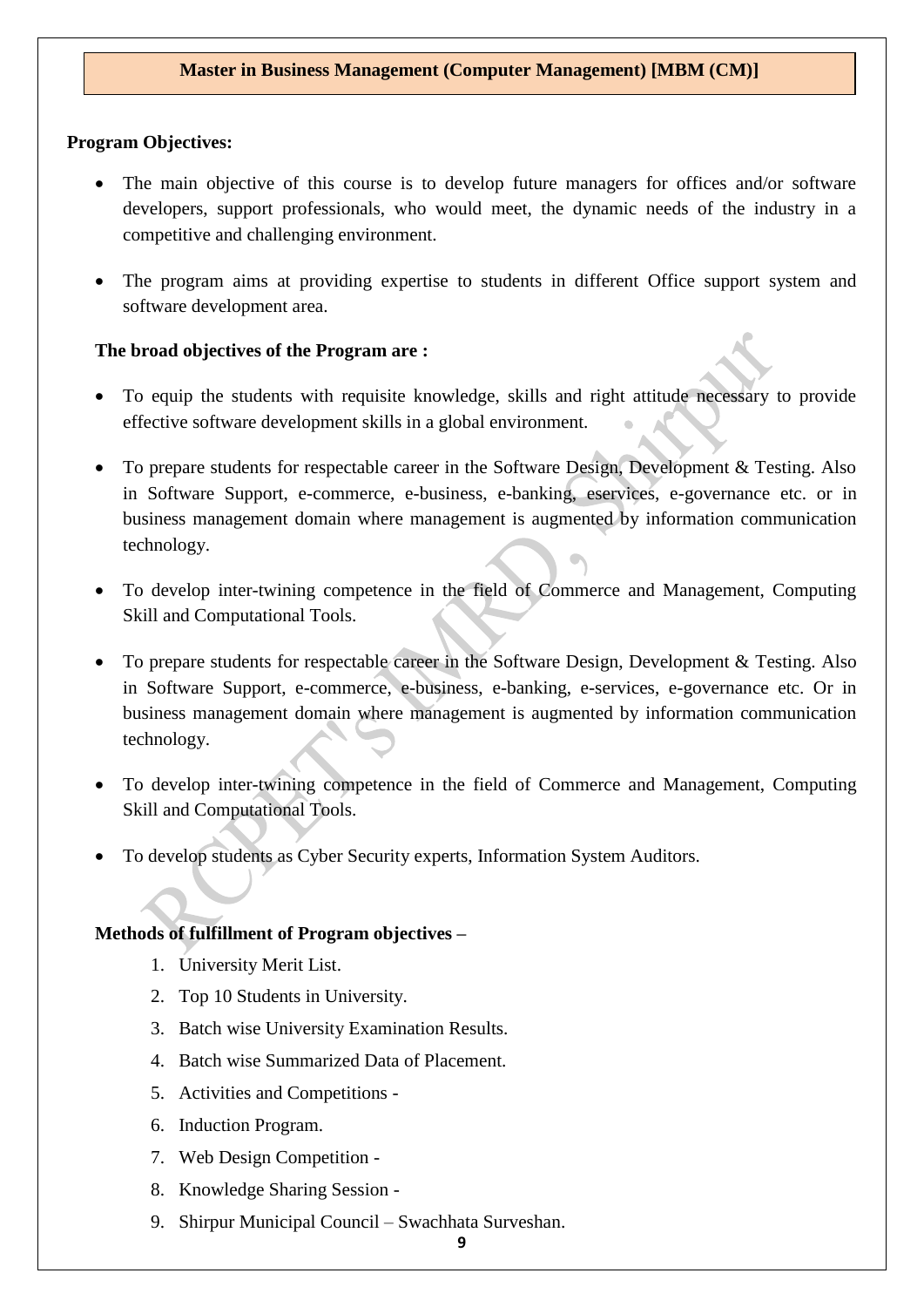- 10. Mini Projects.
- 11. Sports Activities –

## **University Merit List -**

| <b>Academic Year</b> | <b>Name of Student</b>  | <b>University Rank</b> | <b>CGPA</b> | Grade |
|----------------------|-------------------------|------------------------|-------------|-------|
| May-2013             | Makhija Aarti Suresh    | First                  | 8.79        | $A+$  |
|                      | Bhoi Monali Harchand    | Second                 | 8.79        | $A+$  |
| May-2015             | Kolapkar Priyanka Ashok | Third                  | 8.79        | $A+$  |
| May-2016             | Wadhawa Dimple Naresh   | Third                  | 5.71        |       |
| May-2017             | Mali Poonam Abhiman     | Third                  | 5.86        |       |

## **University Merit List Summary –**

| <b>Academic Year</b> |  |         | <b>Total</b> |
|----------------------|--|---------|--------------|
| 2012-2013            |  |         |              |
| 2014-2015            |  |         | 12           |
| 2015-2016            |  |         |              |
| 2016-2017            |  |         |              |
|                      |  | Total - | 05           |

## **Top 10 students in University –**

| <b>Ranks</b> |   | $\overline{2}$ | 3 | $\boldsymbol{4}$ | 5                           |                                                         | 7 | 8              | 9 | <b>10</b> | <b>Total</b> |
|--------------|---|----------------|---|------------------|-----------------------------|---------------------------------------------------------|---|----------------|---|-----------|--------------|
| 2013-2014    |   |                |   |                  |                             |                                                         |   |                |   |           |              |
| 2014-2015    | っ |                |   |                  |                             |                                                         |   |                |   |           |              |
| 2015-2016    |   |                | 3 |                  | $\mathcal{D}_{\mathcal{L}}$ |                                                         |   | $\mathfrak{D}$ |   | 3         | 24           |
| 2016-2017    |   |                |   |                  |                             | Other college results are not declared on NMU web site. |   |                |   |           |              |
| 2017-2018    |   |                |   |                  |                             |                                                         |   |                |   |           |              |

*\* Internal result analysis at institute level as per available on university website.*

## **Batch wise University Examination Results -**

| Year      | $%$ of<br><b>Result</b> | <b>Appeared</b><br>for Exam | No. of All<br><b>Clear</b> | <b>Distinction</b> | <b>First</b><br><b>Class</b> | <b>Second</b><br><b>Class</b> | Fail |
|-----------|-------------------------|-----------------------------|----------------------------|--------------------|------------------------------|-------------------------------|------|
| 2013-2014 | 60.00                   | 30                          | 18                         | 13                 | 05                           | $00\,$                        | 12   |
| 2014-2015 | 81.81                   | 22                          | 18                         | 09                 | 08                           | 01                            | 04   |
| 2015-2016 | 87.87                   | 33                          | 29                         | 15                 | 08                           | 06                            | 04   |
| 2016-2017 | 93.75                   | 32                          | 30                         | 25                 | 03                           | 02                            | 02   |
| 2017-2018 | 72.41                   | 29                          |                            | 12                 | 09                           | $00\,$                        | 08   |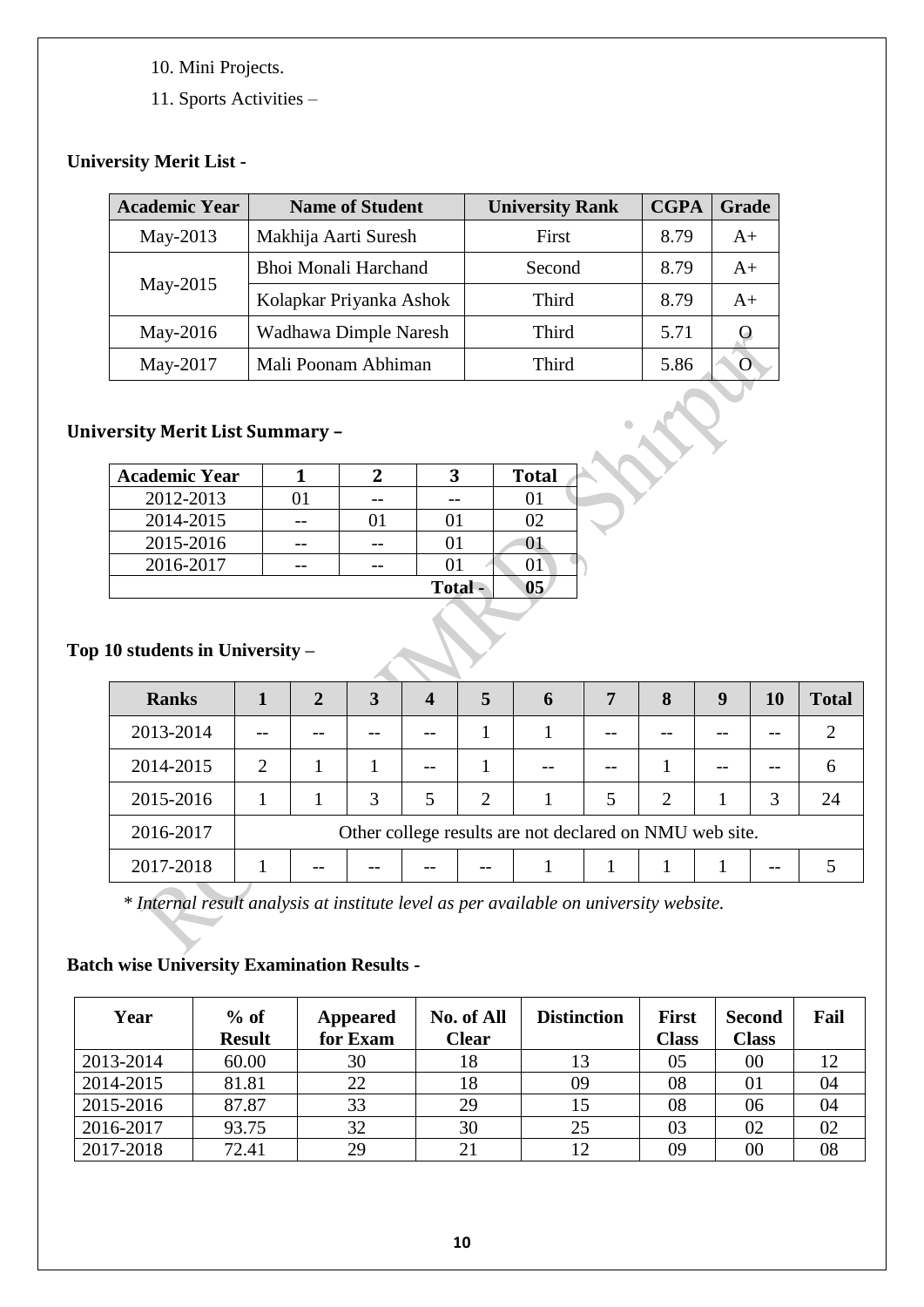## **Batch wise Summarized Data of Placement -**

| Year      | <b>Admitted</b> | $\frac{0}{0}$ | <b>Placement</b> in |
|-----------|-----------------|---------------|---------------------|
|           | <b>Student</b>  |               | college             |
| 2013-2014 | 38              | 47.36         | 18                  |
| 2014-2015 | 28              | 57.14         | 16                  |
| 2015-2016 | 36              | 36.11         | 13                  |
| 2016-2017 | 37              | 27.02         | 10                  |
| 2017-2018 | 36              | .7.22         |                     |

## **Activities and Competition –**

- **Induction program** –The main objective of this program is to introduce new students to the tradition of Institute and its successful culture. After a successful completion of such induction week, student feedback is an important process for the institute which gave opportunities to gain their views and opinions, which will help institute to improve the quality and standards of provision in the future. The academic toppers, attendance excellence and maximum result score, improvement of students are felicitated by chief guests and Director of Institute. This program is arranged and carried out by the last year students themselves.
- **Web Design Competition –**This competition is basically organized for MBM(CM) students. Participated students of MBM(CM) to implement web design skills such as adequate text-tobackground contrast; Easy-to read font size; easily identifiable navigation with clear and concise labels; Consistent styles and colors; Text without spelling and grammar errors, Presentation skills, technically upgrade.
- **Knowledge Sharing Session –**MBM(CM) department frequently organizes knowledge sharing session for student. In this session subject expert faculties are invited from other department of institute. They take session on recent trends in IT, Management, Case Studies, personality development, Banking etc. which help students to get updated knowledge.
- **Municipal Council "Swachhata Surveshan"**:- As per MoU signed between Institute and Shirpur Warwade Municipal Council (SWMC), Shirpur, various services are provided by Institute to SWMC during  $2017 - 18$ . The summary of services extended by Institute is as follows – Review of daily complaint, processing complaint for solving, status updating of complaints received, making entries in software, Tracking location of public toilets by actual site visit using GPS, Inspection of 48 schools in Shirpur for status of cleanliness. 17 students of MBM(CM) had taken dedicated efforts in the "Swachhata Survekshan-2018".
- **Mini Projects –** Mini projects are assigning to students for implementing their learning skills to develop computerized system. It is practice of applying learning knowledge for different system domain development.
- **Sports Activities -** Students of MBM (CM) participated in various sports activities such as Cross county, chess, Badminton, Athletics, hand ball, cricket, archery, fencing at the All India inter university level, KBCNMU inter zonal level, inter collegiate level etc.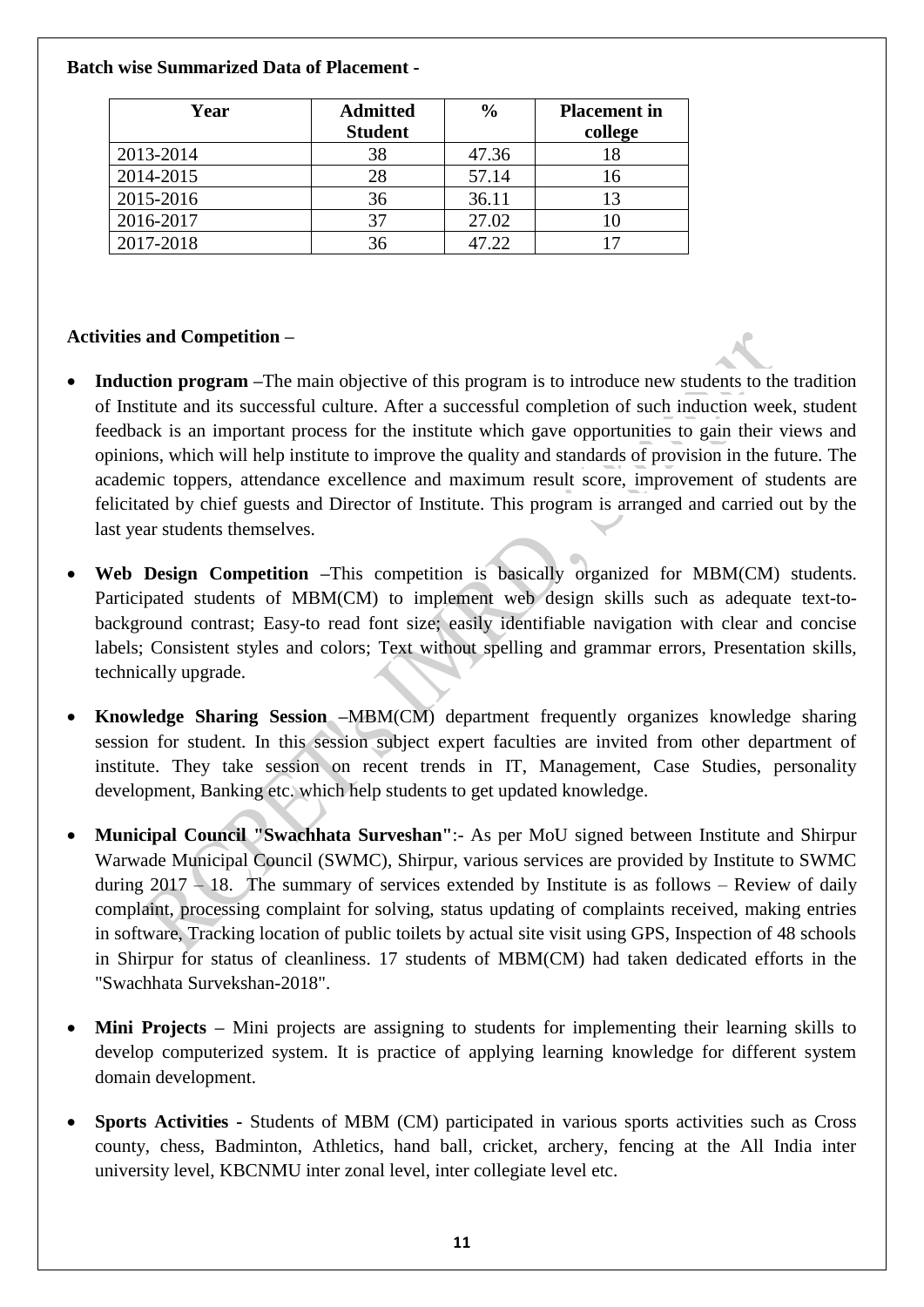### **Bachelor in Computer Application (BCA)**

#### **Program Objectives**:

- BCA course strives to create outstanding computer professionals with ethical and human values to reshape the nation's destiny. This program aims to prepare young minds for the challenging opportunities in the IT industry, nourished and supported by experts in the fields.
- The BCA Course aims at inculcating essential skills as demanded by the global software industry through interactive learning process. This also includes team-building skills, audio- visual presentations and personality development programs.
- The program enhances analytical, managerial and communication skill besides inculcating the virtues of self-study. The Curriculum has been designed to cater to the ever changing demands of information technology along with necessary inputs from the Industry.
- The objective of the course is to develop skilled manpower in the various areas of software industry and Information Technology
- To enable students for pursuing respectable career through Self- Employment, Executive Employment, Entrepreneurship, Professional Career in the field of service sectors such as e-Banking, Marketing, Investment, Insurance hospitality and other avenues.
- To develop inter-twining competence in the field of Commerce and Management, Computing Skill and Computational tools.
- To develop abilities for data analysis and interpretation Using ICT.
- To develop the basic programming skills to enable students to build Utility programs.
- To develop the foundation for higher studies in the field of Computer Application.
- To provide specialization in Management with technical, professional and communications skills.
- To train future industry professionals.
- To impart comprehensive knowledge with equal emphasis on theory and practice.
- To keep the students up-to-speed on all the latest and cutting edge technologies.

### **Methods of fulfillment of program objectives –**

- 1. University Merit List.
- 2. Top 10 Students in University.
- 3. Batch wise University Examination Results.
- 4. Batch wise summarized data of Placement.
- 5. Aptitude Test
- 6. Batch count of students BCA to Post Graduation.
- 7. Induction Week
- 8. Induction Program
- 9. Teacher's day Best Message Contest Activity.
- 10. Srujan EVS Poster Presentation.
- 11. Anwesh Field Work Presentation.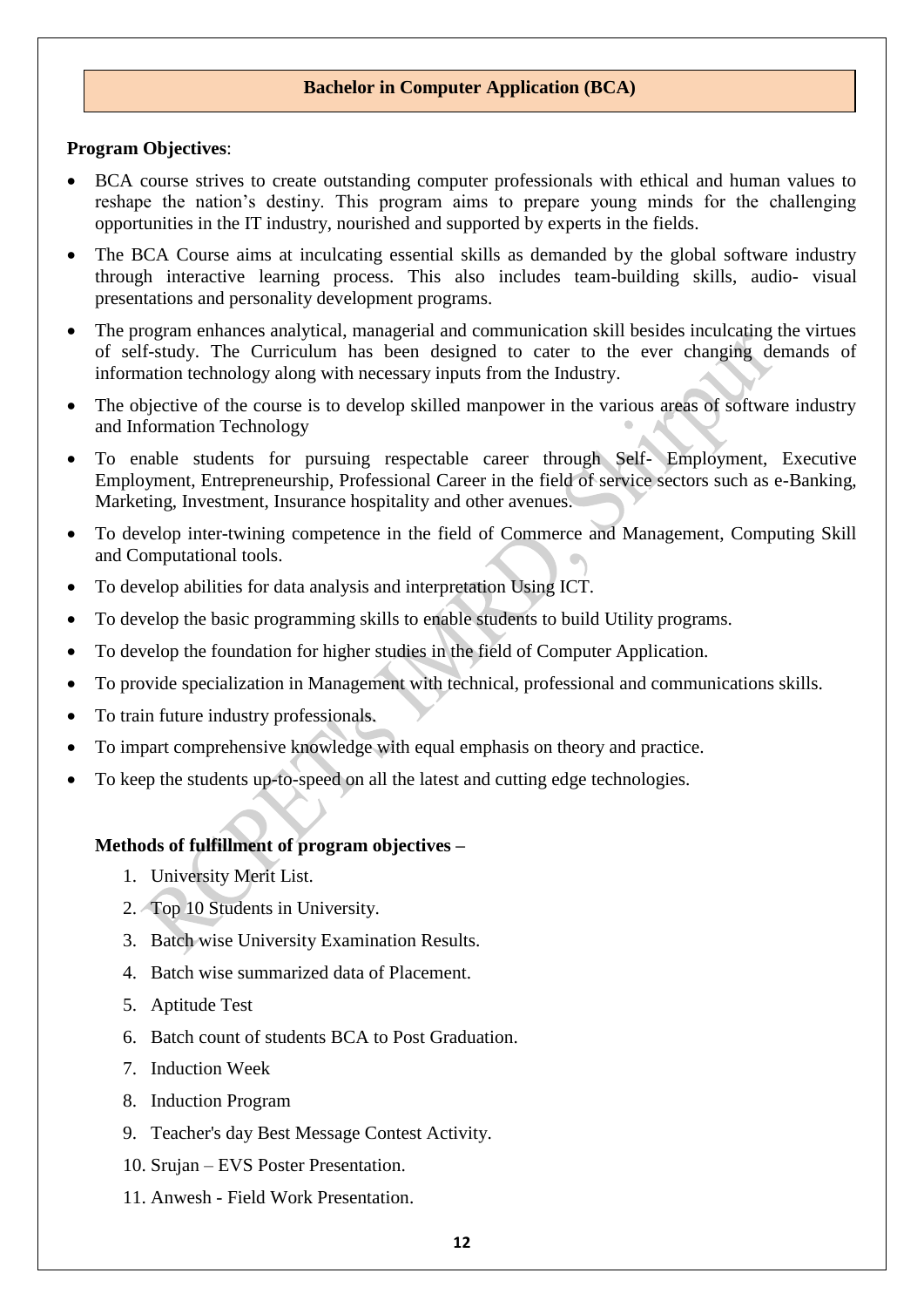- 12. Techno-fair : Software Exhibition.
- 13. Sports Activity.
- 14. Social Responsibilities Program.

## **University Merit List -**

| <b>Academic Year</b> | <b>Name of Student</b>     | <b>University Rank</b> | CGPA / % | <b>Grade</b> |
|----------------------|----------------------------|------------------------|----------|--------------|
|                      | Neha kumari                | First                  | 87.71    |              |
| May 2013             | Huma Iqbal Ahmad           | Second                 | 86.14    |              |
|                      | Nil Varsha Subhash         | Third                  | 85.71    |              |
| May 2014             | Upadhyay Priya Rameshwar   | Third                  | 8.71     | $A+$         |
|                      | Patil Achal Mileend        | First                  | 9.11     | $A+$         |
| May 2015             | Agrawal Aishwarya Rajendra | Second                 | 8.96     | $A+$         |
|                      | Shimpi Renuka Ratnakar     | Third                  | 8.96     | $A+$         |
|                      | Sonawane Dipali Gopal      | Second                 | 9.04     | $A+$         |
| May 2016             | Valecha Sanjana Harish     | Third                  | 8.93     | $A+$         |
|                      | Pawara Vilas Kailas        | Second                 | 5.93     | $\Omega$     |
| May 2017             | Jain Karishma Ratilal      | Third                  | 5.89     | $\Omega$     |

## **University Merit List Summary –**

| <b>Academic Year</b> |  | 3       | <b>Total</b> |
|----------------------|--|---------|--------------|
| 2012-2013            |  |         |              |
| 2013-2014            |  |         |              |
| 2014-2015            |  |         |              |
| 2015-2016            |  |         |              |
| 2016-2017            |  |         |              |
|                      |  | Total - |              |

## **Top 10 students in University –**

| Ranks     |       | 2  | 3 | $\overline{4}$ | 5     | h | 7  | 8             | 9              | 10 | Total |
|-----------|-------|----|---|----------------|-------|---|----|---------------|----------------|----|-------|
| 2013-2014 | $- -$ | -- |   | $- -$          | ി     |   | ◠  |               |                |    |       |
| 2014-2015 |       | 2  |   | $- -$          | 2     |   | -- |               |                |    | 10    |
| 2015-2016 | $- -$ |    |   | $\overline{2}$ | $- -$ |   |    | 2             |                |    |       |
| 2016-2017 |       |    |   | ↑              |       |   | っ  | $\mathcal{R}$ | $\overline{2}$ |    | 14    |
| 2017-2018 | 3     | 4  |   | 4              | ⌒     |   |    |               |                | 0  | 23    |

*\* Internal result analysis at institute level as per available on university website.*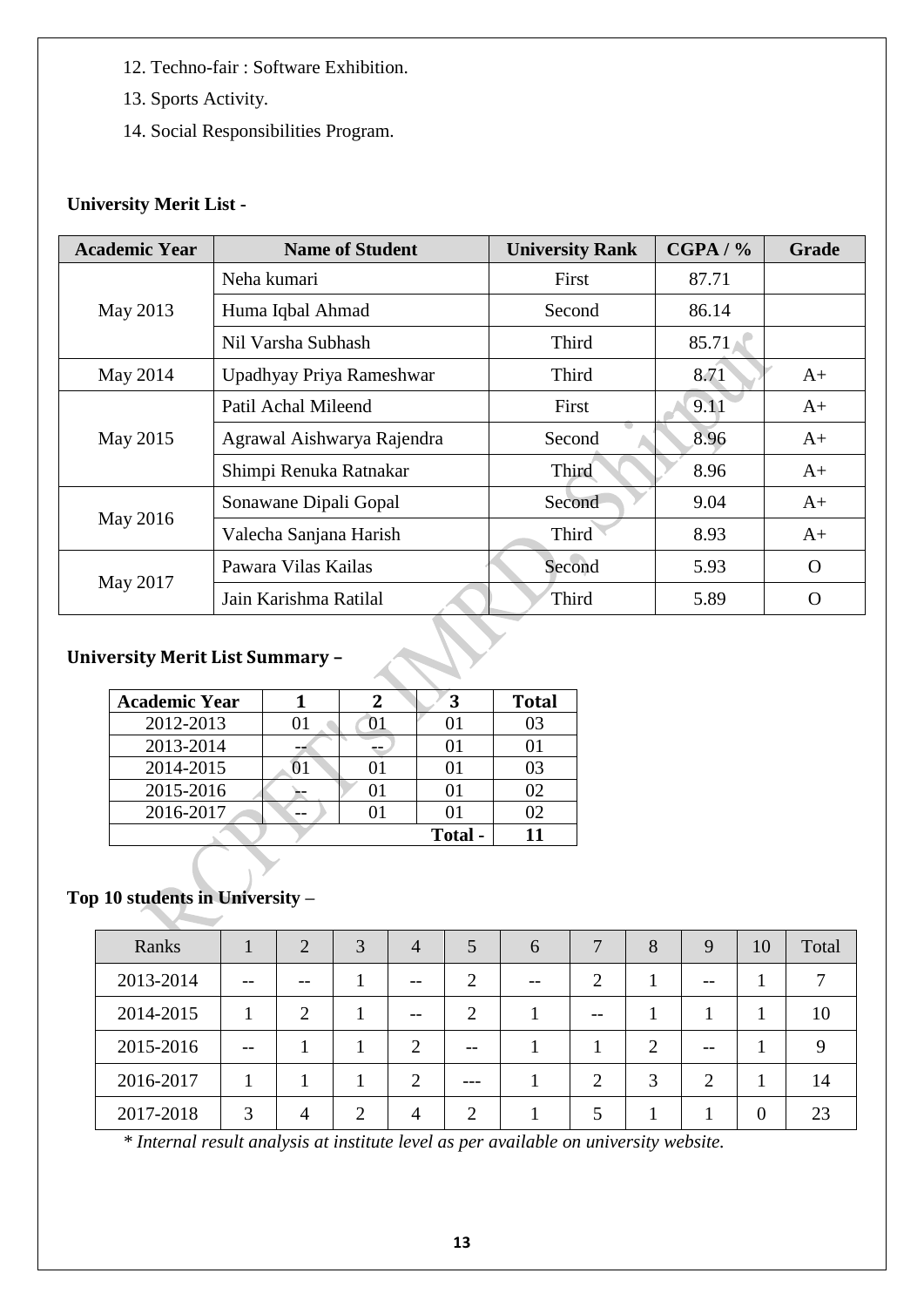## **Batch wise University Examination Results (Final Year) -**

| Year      | % of Result | <b>Appeared</b><br>for Exam | No. of All<br><b>Clear</b> | <b>Distinction</b> | <b>First</b><br><b>Class</b> | <b>Second</b><br><b>Class</b> | Fail |
|-----------|-------------|-----------------------------|----------------------------|--------------------|------------------------------|-------------------------------|------|
| 2013-2014 | 86.79       |                             | 46                         | 39                 | 07                           | 00                            | 07   |
| 2014-2015 | 90.24       | 41                          | 37                         | 36                 | 01                           | 00                            | 04   |
| 2015-2016 | 83.11       | 77                          | 64                         | 53                 |                              | 00                            | 13   |
| 2016-2017 | 90.19       |                             | 46                         | 44                 | 01                           | 01                            | 05   |
| 2017-2018 | 87.93       | 58                          |                            | 39                 | 12                           | 00                            | 07   |

## **Batch wise summarized data of Placement.**

| Year      | <b>Admitted</b><br><b>Student</b> | <b>Placement</b> in<br>college | $\frac{0}{0}$ |
|-----------|-----------------------------------|--------------------------------|---------------|
| 2015-2016 |                                   | 23                             | 29.11         |
| 2016-2017 |                                   | 30                             | 58.82         |
| 2017-2018 | 58                                |                                | 05.26         |

**Aptitude test -** BCA Online test via India weeks.com – Aptitude knowledge, logical reasoning, E-Mail Writing

| Year    | <b>Test Conducted</b> | <b>Participate students</b> |
|---------|-----------------------|-----------------------------|
| 2015-16 |                       |                             |
| 2016-17 |                       |                             |
| 2017-18 |                       |                             |

## **Batch count of students BCA to Post Graduation.**

| Year      | <b>All Clear Students</b> | <b>Post-Graduation count</b> | $\frac{6}{9}$ |
|-----------|---------------------------|------------------------------|---------------|
| 2013-2014 |                           |                              | 52.17         |
| 2014-2015 |                           | 23                           | 62.16         |
| 2015-2016 | h4                        | 34                           | 53.12         |
| 2016-2017 | 46                        | 16                           | 34.78         |
| 2017-2018 |                           | 40                           | 78.43         |

## **Activities and Competitions -**

- **Induction week** Institute conduct Induction week for all BCA, BBA and BBM first year students. This program is mostly arranged and carried out by second and third year students of BCA, BBA and BBM. It is one week induction program organized for newly admitted fist year students. During this program various activities are carried out by senior students like: Welcome of Fresher's, Faculty Introduction, Rules and Customs of Institute, Importance of Communication skills and Personality Development, Quiz Competition, Poster presentation, Fun and learn activity Probe based activity. The main objective of this program is to introduce new students to the tradition of Institute and its successful culture.
- **Induction Program** After a successful completion of such induction week Institute organizes Induction program for all BCA, BBA and BBM first year students. It is mostly arranged and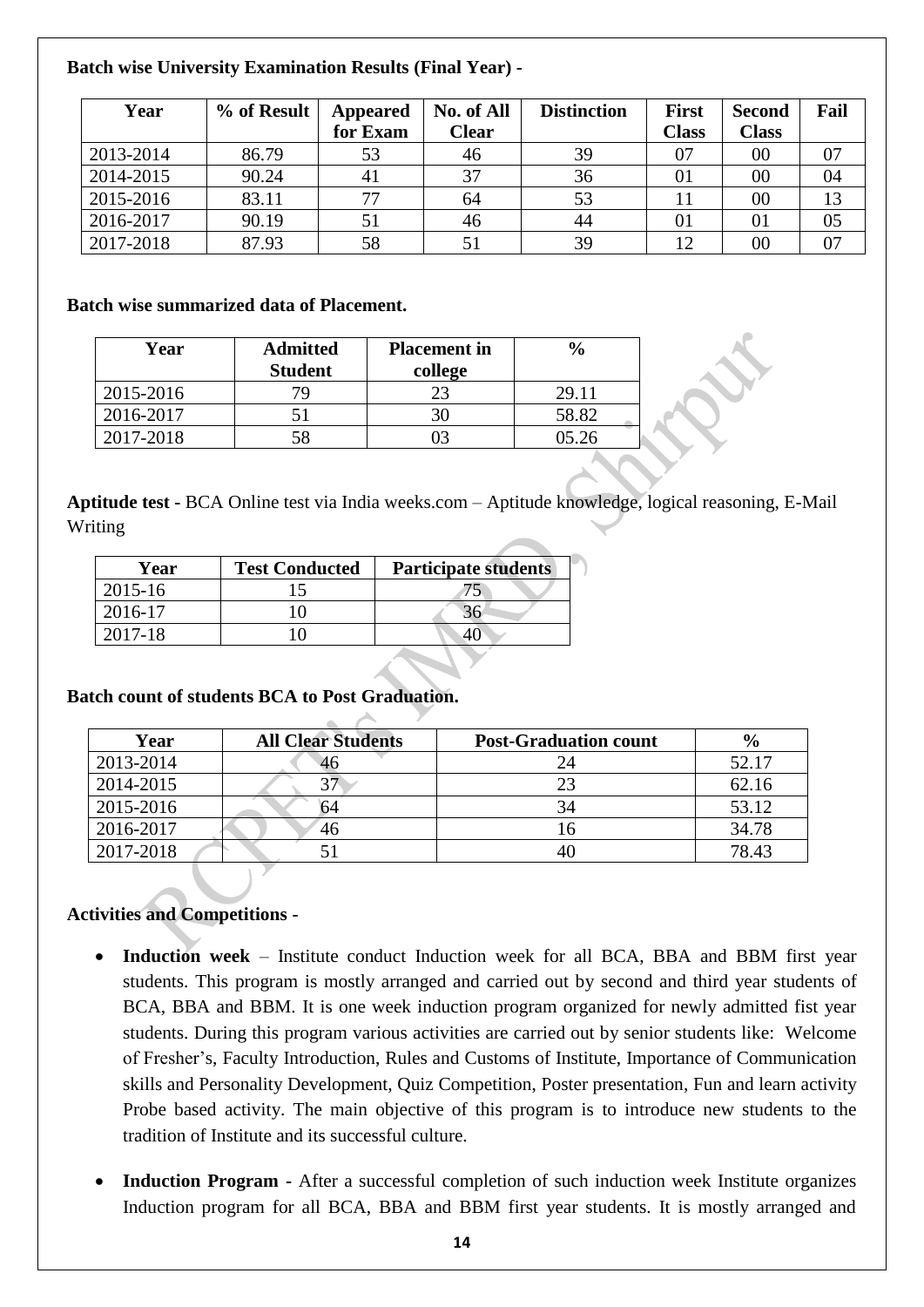carried out by BCA, BBA and BBM second and third year students. In this program academic toppers are felicitated in front of their parents so it is a proud moment for them too. Students present PPT which include program objectives and course objectives, and Course structure of UG syllabus. Institute takes Student feedback after this program, which is an important process for the institute which gave opportunities to gain their views and opinions which will help institute to improve the quality and standards of provision in the future. The junior students thanked the senior students to organize such beautiful event for them. All seniors expressed their thanks to faculty members and juniors as they got such opportunity to present them in front of their juniors.

- **Teacher's day Best Message Contest Activity** Institute's UG department organizes Teacher's day best message contest on the occasion of teacher's day. The main objective behind conducting this contest is to give chance to students to express their love and gratitude for their beloved teachers. In this contest the students pen down their messages towards their teachers on the sheet of paper provided by Institute. The first three best messages are selected from each participated junior college and attractive prizes along with certificates are given to the winners by Institute. This activity is conducted by the team of UG students under the guidance of HOD faculties from UG department.
- **Srujan – EVS Poster Presentation** Institute organizes "Srujan" EVS poster presentation competition for the 1st year students of BBA, BCA and BBM. Different themes for this competition are given to the students like: Water Pollution, Air pollution, Acid Rain, Solid waste, Deforestation, Biodiversity, Natural Disaster, Homemade Organic farming, Save Trees, Plastic waste management, Green energy, etc. The objective of this competition is to identify students with their talent also to realize them their potential in EVS studies, improve their communication, presentation skills. Also to encourage these young minds to understands the environment and the need for sustainability. Our planet is changing. We need help it change for the better and we are asking for help to do that! There are a lot of things that affect our planet in a bad way but the best part is that everyone can help to reduce them and do their bit for the environment. Through this kind of competition students pass the message of Save Environment Save Earth" It is a survival truth individuals, organizations and governments need to come together and join hands to protect what is left of our planet so that the future is not wiped out before it's time for curtain call. Second year students gave their best support to make this event successful.
- **Anwesh - Field work Presentation** –Institute's UG department organizes this competition for All BCA, BBA and BBM final year students. The main objective of this activity is to boost confidence of students, develop their communication and presentation skills and to make students aware of different social issues and contribute themselves. Students with the help of PowerPoint presentation present their views on various social topics like education, social issues mobile addiction, sanitation, superstition, women empowerment, fitness etc. Students gave their enormous response in the field work presentation.
- **Techno-fair - Software Exhibition -** CSI branch of Institute and UG department organizes "**Techno Fair**" for BCA final year students. The main objective of this activity is to improve technical skills of students also to improve their confidence level. Students should understand all the phases of software development, Data Gathering, Data Analysis Design, Coding, Testing etc. It provides students an opportunity to investigate a management problem in a scientific manner. It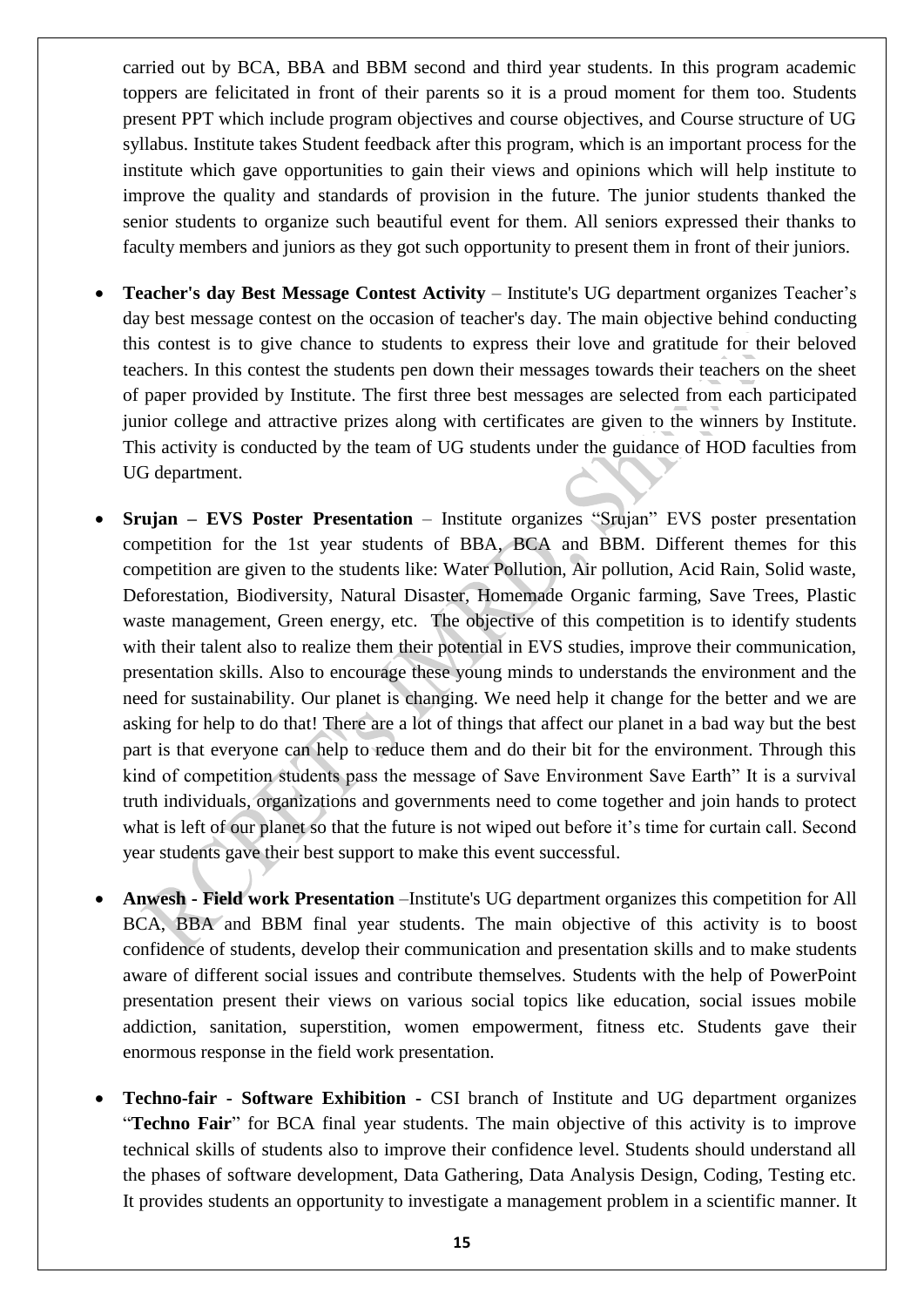enables students to apply the conceptual knowledge in a practical situation and to learn the art and science of conducting practical study in a systematic way and presenting its findings in the form of report. The students are encouraged to involve themselves completely in the project work.

- **Sports Activity** Institute's Students show their consistence performance not only in academics but he also excellent in sports. Institutes students participated in various sports like Handball (Men), Badminton (Women), Cricket (Men, women) Softball (Men, women), chess, Jump rope (women), Football and also achieve a great success.
- **Social Responsibility –Tree plantation**  As a part of Corporate Social Responsibility IMRD have taken initiative to plants multiple trees at R. C. Patel Diploma College garden. All the UG and PG faculties, students from all departments participated in this activity and planted multiple trees. The purpose of tree plantation was to save the endangered environment and to beautify our life.
- **Social Responsibility –Blood Donation Camp**  Institute participates in Blood Donation camp organizes every year on occasion of Birthday of Hon. Shri. Amrishbhai Patel. This voluntary social exercise depicted that "Donating Blood is truly a Gift of Life!"
- **Municipal Council "Swachhata Survekshan-2018"** Institute signed MOU with Shirpur Warwade Municipal Council (SWMC) for technical and management support. The objective of the Swachhata Surveshan 2018 is to encourage large scale citizen participation and create awareness amongst all sections of society about the importance of working together towards making towns and cities a better place to live in.

The main objective of MOU with SWMC is to express the willingness of both organizations to engage in efforts to promote and facilitate the active participation of Institute students in various technical and management works of SWMC.

During this Swachhata Surveshan 2018 IMRD assisted SWMC to participate in various programs declared by government.

Students of Institute helped SWMC to conduct survey, to create awareness among citizens of Shirpur about various programs and schemes declared by government. Through this activity students came to know their social responsibility.

Total 34 students of BCA, BBA and BBM had actively participated in this Swachhata Survekshan-2018.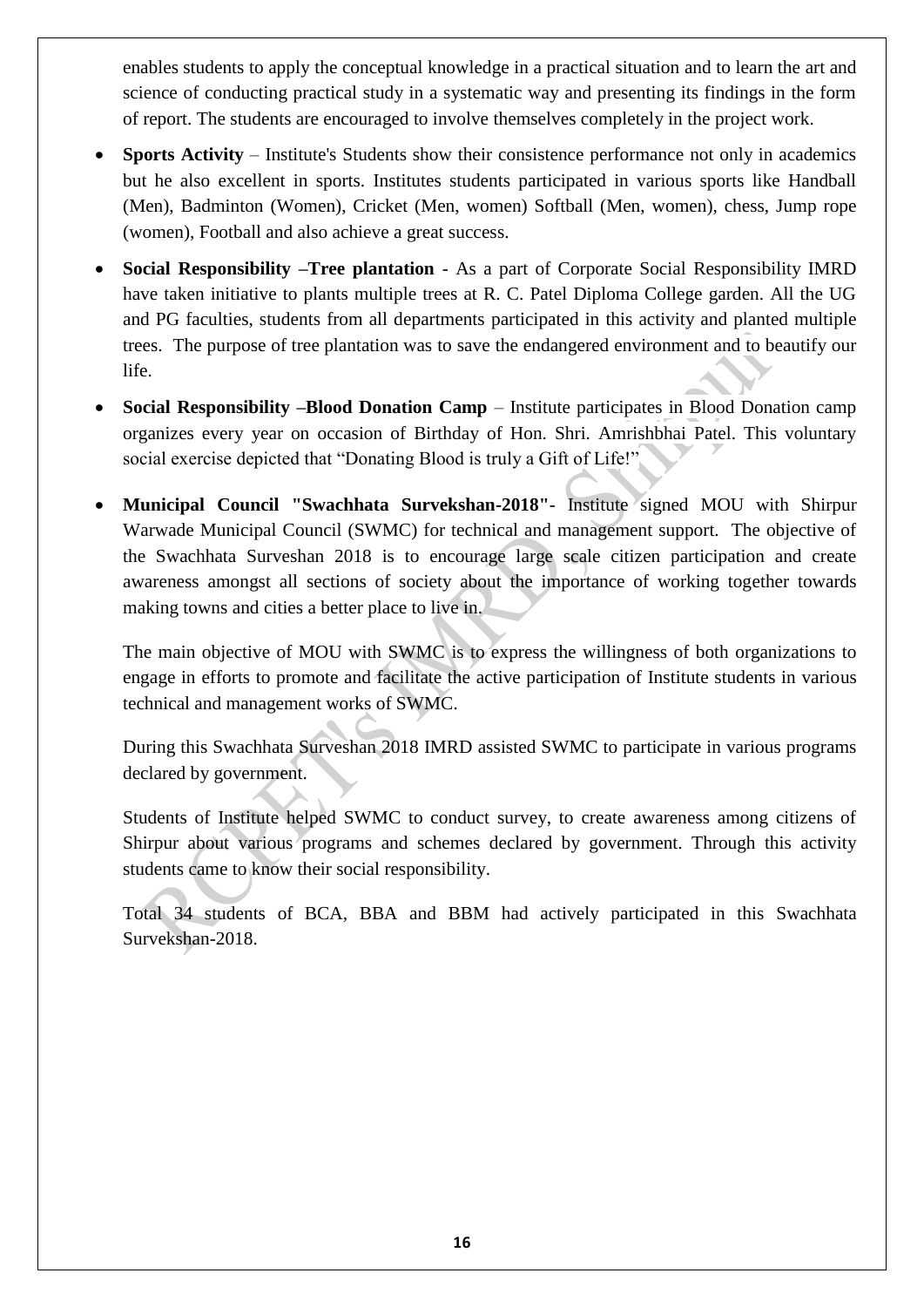#### **Bachelor in Business Administration (BBA)**

#### **Program Objectives:**

The Bachelor of Business Administration equips student with an understanding of the competitive environment in which private and a public sector organization operate, and provides student with the analytical and operational skills to resolve business problems in both sectors. The BBA program aims at developing a student's intellectual ability, executive personality and managerial skills through an appropriate blending of business and general education. The program assists the student in understanding and developing the unique leadership qualities required for successfully managing business functions, an organizational unit or an enterprise.

- The specific objectives of the program are:
- To prepare the students for higher studies in business at home and abroad.
- To introduce students to a range of core business disciplines, including marketing, accounting, human resources management, internet systems and organizational behavior.
- To provide opportunities to develop and practice professional skills essential in the workplace.
- To prepare the Students will be armed with skills which will enable them to think critically, research and analyze information and apply it in modern business contexts.
- To make the BBA degree is many a times referred to as the golden passport, since it gives its holder an edge in the job market by opening more doors of opportunity.
- To meet the needs of small and medium enterprises as well as large corporations. It will give a professional qualification to those engaged in the administration and management of businesses and other organizations, including public, private and not- for-profit organizations.
- To improve professional communication skills and soft skills of the students along with enhancing administration skills in them.
- To help students to understand the various areas and explore various types of opportunities available in practical world of Business.

#### **Methods of fulfillment of program objectives –**

- 1. University Merit List.
- 2. Top 10 Students in University.
- 3. Batch wise University Examination Results.
- 4. Batch wise summarized data of Placement.
- 5. Batch count of students BBA to Post Graduation.
- 6. Activities and Competitions -
- 7. Induction Week.
- 8. Induction Program.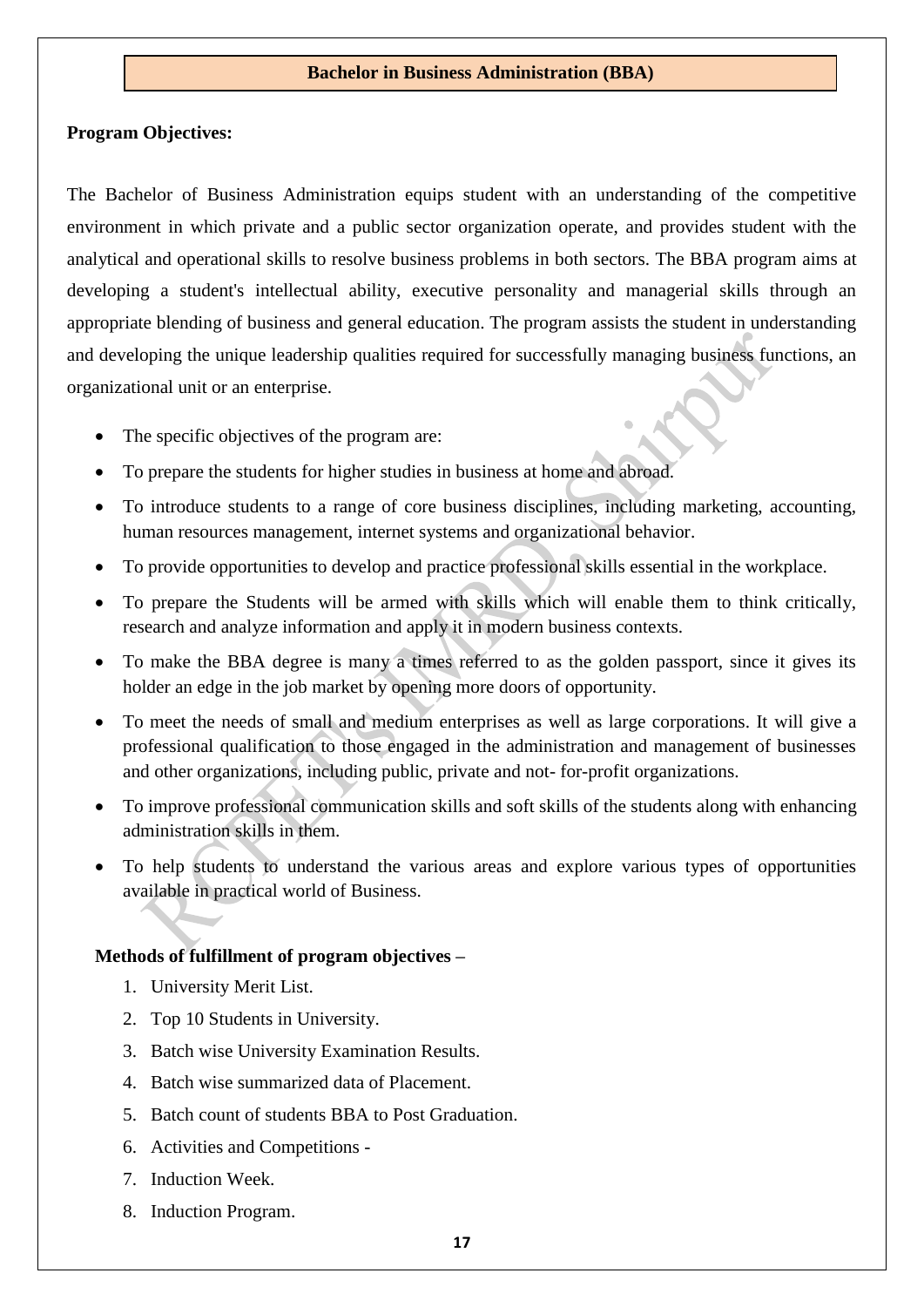- 9. Day's Celebration Management.
- 10. Ganesh Festival Management.
- 11. Self Defense Training Program.
- 12. Teachers Day Best Message Contest.
- 13. Avishkar Research Festival.
- 14. Srujan- EVS Poster Presentation.
- 15. Anwesh Field Work Presentation.
- 16. Avishkar Research Festival
- 17. Mini Project

**University Merit List -**

- 18. Sports Activity
- 19. Social Responsibilities Activity

| <b>Academic Year</b> | <b>Name of Student</b>       | <b>University Rank</b> | CGPA / % | Grade            |
|----------------------|------------------------------|------------------------|----------|------------------|
| May - 2013           | Kalani Dipali Ravindranath   | First                  | 8.42     | $A+$             |
| May - 2014           | Bohari Nafisa Asgarali       | Second                 | 8.04     | $A+$             |
|                      | <b>Bhadane Amol Vinayak</b>  | First                  | 7.92     | A                |
| May - 2015           | Chavhan Madhuri Bhaskar      | Second                 | 7.83     | A                |
| May - 2016           | Pardhashi Kajal Umakant      | First                  | 8.08     | $A+$             |
|                      | Wadhwani Manisha Mahesh      | Second                 | 5.86     | O                |
| May - 2017           | <b>Chavan Ganesh Motilal</b> | Third                  | 5.71     | $\left( \right)$ |

 $\frac{1}{2}$ 

## **University Merit List Summary –**

| <b>Academic Year</b> |         | ર       | <b>Total</b> |
|----------------------|---------|---------|--------------|
| 2012-2013            |         |         |              |
| 2013-2014            | 01      |         |              |
| 2014-2015            | $^{01}$ |         | 02           |
| 2015-2016            |         |         | O1           |
| 2016-2017            | $^{01}$ |         | 02           |
|                      |         | Total - |              |
|                      |         |         |              |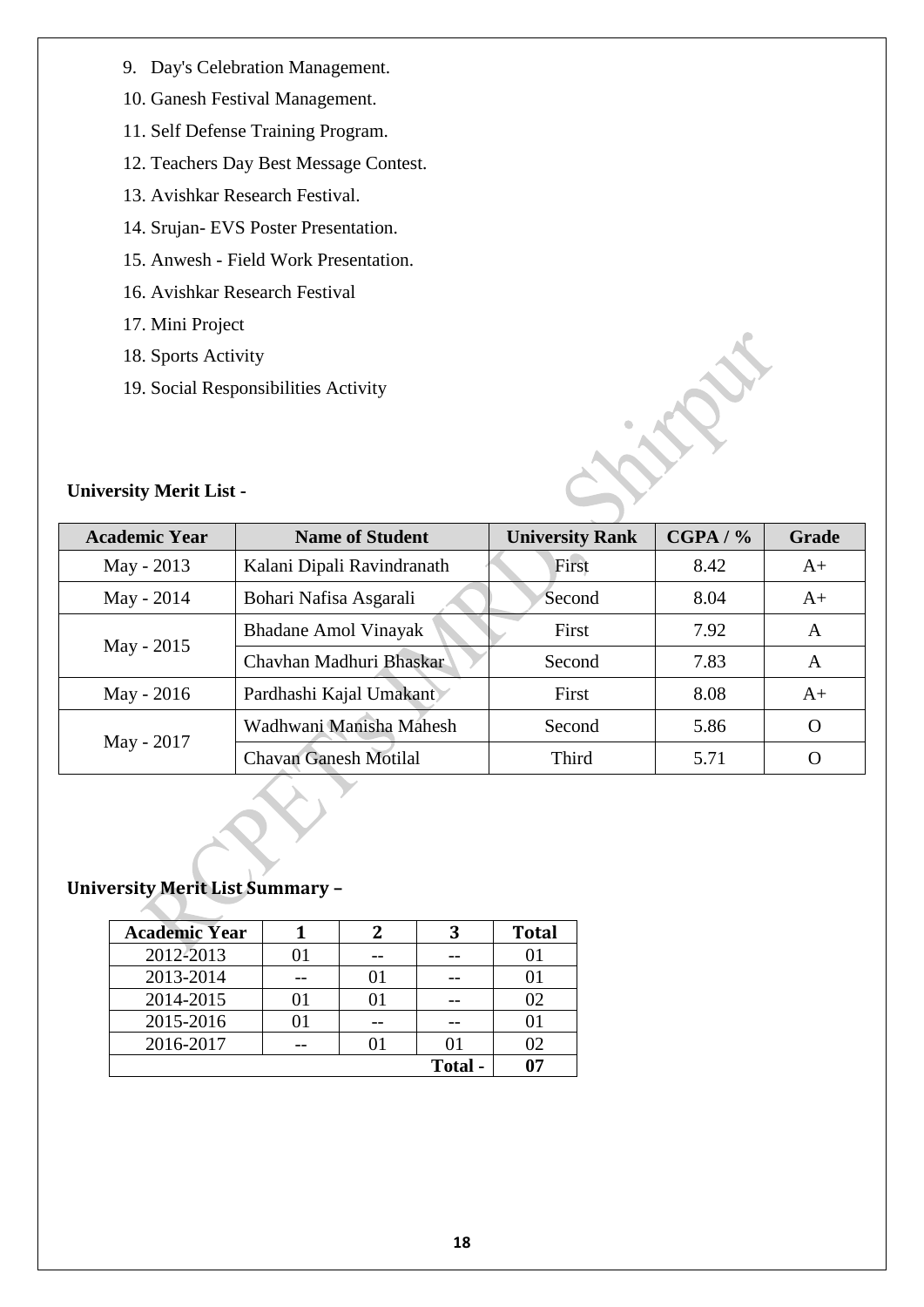**Top 10 students in University –**

| <b>Ranks</b> |       | $\mathbf{2}$ | 3             | $\boldsymbol{4}$ | 5              | 6 | 7  | 8              | 9                           | <b>10</b> | <b>Total</b> |
|--------------|-------|--------------|---------------|------------------|----------------|---|----|----------------|-----------------------------|-----------|--------------|
| 2013-2014    | $- -$ |              |               | ◠                |                |   |    | $\overline{2}$ |                             |           |              |
| 2014-2015    |       |              | --            |                  | $- -$          |   | -- | $- -$          | $\mathcal{D}_{\mathcal{L}}$ |           |              |
| 2015-2016    |       | --           |               |                  | $\overline{2}$ |   |    |                |                             |           | $\circ$      |
| 2016-2017    |       | ာ            |               |                  |                |   |    |                |                             |           |              |
| 2017-2018    | 3     |              | $\mathcal{F}$ |                  | ◠              |   |    | $\Omega$       |                             | 0         | 10           |

*\* Internal result analysis at institute level as per available on university website.*

## **Batch wise University Examination Results (Final Year) -**

| Year      | $%$ of        | Appeared       | No. of All   | <b>Distinction</b> | <b>First</b> | <b>Second</b> | Fail |
|-----------|---------------|----------------|--------------|--------------------|--------------|---------------|------|
|           | <b>Result</b> | for Exam       | <b>Clear</b> |                    | <b>Class</b> | <b>Class</b>  |      |
| 2013-2014 | 65.78         | 38             | 25           |                    |              |               | 13   |
| 2014-2015 | 86.20         | 29             | 25           | 07                 | 16           |               | 04   |
| 2015-2016 | 92.31         | 26             | 24           |                    |              |               | 02   |
| 2016-2017 | 85.37         | 4 <sub>1</sub> | 35           | 23                 |              |               | 06   |
| 2017-2018 | 78.33         | 60             | 47           | 10                 | 18           |               |      |

# **Batch wise summarized data of Placement -**

| Year      | <b>Admitted</b><br><b>Student</b> | <b>Placement</b><br>in college | $\frac{0}{0}$ |
|-----------|-----------------------------------|--------------------------------|---------------|
| 2015-2016 |                                   |                                | 29.62         |
| 2016-2017 |                                   |                                | 75.60         |
| 2017-2018 | גר                                |                                | 28 12         |

## **Batch count of students BBA to Post Graduation –**

| Year      | <b>All Clear</b><br><b>Students</b> | <b>Post-Graduation count</b> | $\frac{6}{6}$ |
|-----------|-------------------------------------|------------------------------|---------------|
| 2013-2014 | 25                                  |                              | 72.00         |
| 2014-2015 | 25                                  |                              | 84.00         |
| 2015-2016 | 24                                  |                              | 79.16         |
| 2016-2017 | 35                                  |                              | 40.00         |
| 2017-2018 |                                     |                              | 19.14         |

## **Activities and Competitions –**

• **Induction Week –**Institute organizes Induction program for all BCA, BBA and BBM first year students. This program is mostly arranged and carried out by second and third year students of BBA. It is one week induction program organized for newly admitted fist year students. During this program various activities are carried out by senior students like: Welcome of Fresher's, Faculty Introduction, Rules and Custom's of Institute, Importance of Communication skills and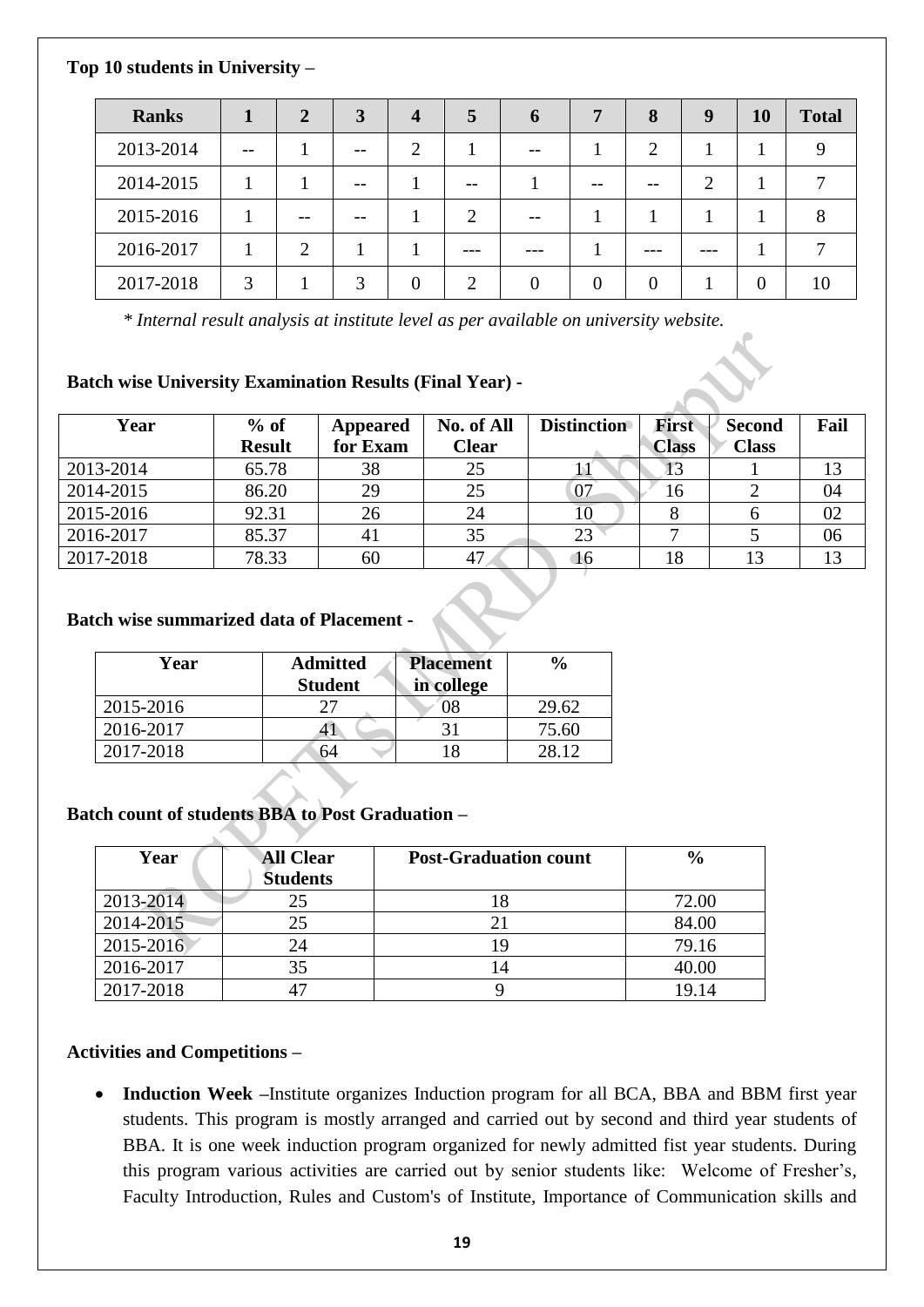Personality Development, Quiz Competition, Poster presentation, Fun and learn activity Probe based activity. The main objective of this program is to introduce new students to the tradition of Institute and its successful culture.

- **Induction Program -** After a successful completion of such induction week Institute organizes Induction program for all BCA, BBA and BBM first year students. It is mostly arranged and carried out by BCA, BBA and BBM second and third year students. In this program academic toppers are felicitated in front of their parents so it is a proud moment for them too. Students present PPT which include program objectives and course objectives, and Course structure of UG syllabus. Institute takes Student feedback after this program, which is an important process for the institute which gave opportunities to gain their views and opinions which will help institute to improve the quality and standards of provision in the future. The junior students thanked the senior students to organize such beautiful event for them. All seniors expressed their thanks to faculty members and juniors as they got such opportunity to present them in front of their juniors.
- **Day's celebration participation and conduction by students** Within the frame of tight academic schedule, Institute pulls out time to celebrate various days and activities for all UG and PG students. Different activities like Traditional day, Fun and Fair, Box cricket, Antakshari, Drawing, Musical Halla, Quiz Buzz, Fun games etc. are organized for students by the students. During these two days students actively participated in all activities and enjoyed the event.

A unique concept of celebration with food and games has been a part of the yearly schedule in Institute. The 'Fun & Fair' is a kind of 'earn & learn' pattern; where the students put their own stalls of Food or Games corner with a view to earn profit. Here, Institute creates a platform for their budding entrepreneurs to own their business of food stall or games stall and the whole process of making profit out of it. The basic objective behind this activity is to nurture Entrepreneurship skills, confidence among students.

- **Ganesh Festival** Institute celebrated "Ganesh Festival" every year in a traditional manner. The idol of "Lord Ganesh" is situated in a small eco-friendly pedal decorated by students. Ganesh Chaturthi celebrated in Institute for one and half day. All the Faculty members, Non-teaching staff and students of UG & PG courses enthusiastically welcome the Lord Ganesha and recite "Aarti" in praise of "Bappa". This one and half day of festival celebrated with different cultural activities like Rangoli competitions, Mehandi competitions, Carom competition, and Chess competition. Last day of festival on which a well-disciplined procession is led by the students from the campus to the immersion site of river "TAPI". "Bappa" bid farewell with heavy hearts and with reassurance to come back soon in the next year.
- **Self Defense Training Program**  Institute organized 8 days self-defense training program for first year girl's students of Institute. For this training program we had invited Karate Coach and Black Belt holder to give training on Judo and aware girls students about self-defense. Yuvati Sabha is a platform to guide girl students regarding their health, hygiene, rights and responsibilities, various employment opportunities and personality development.

All parents want their girls to be safe. If a situation occurs where they have no choice but to defend them, we want them to be able to defend themselves successfully. The ultimate goal of self-defense training is to teach awareness, safety rules, and confidence that allow girl students to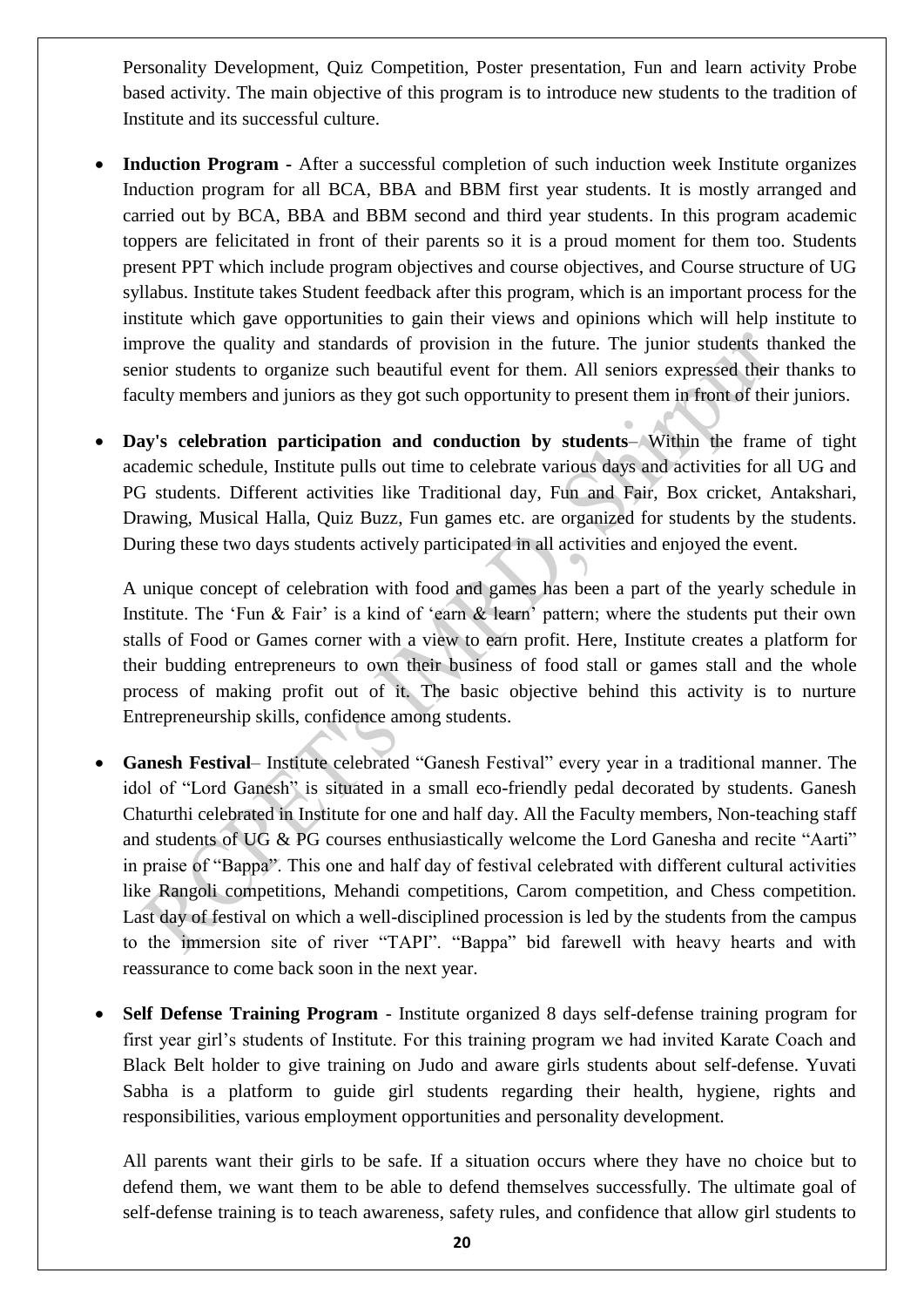avoid being in a situation where physical defense is necessary. All the girl students and faculty members of Yuvati Sabha were very confident after participating in this program.

- **Teacher's day Best Message Contest Activity**–Institute's UG department organizes Teacher's day best message contest on the occasion of teacher's day. The main objective of this contest is to give chance to students to express their love and gratitude for their beloved teachers. In this contest the students pen down their messages towards their teachers on the sheet of paper provided by Institute. The first best 3 messages are selected from each participated junior college and attractive prizes along with certificates are given to the winners by Institute. This activity is mostly conduct by second and third year students of UG under the guidance of UG HOD and faculties.
- **Srujan - EVS Poster Presentation** Institute organizes "Srujan" EVS poster presentation competition for the 1st year students of BBA, BCA and BBM. Different themes for this competition are given to the students like: Water Pollution, Air pollution, Acid Rain, Solid waste, Deforestation, Biodiversity, Natural Disaster, Homemade Organic farming, Save Trees, Plastic waste management, Green energy, etc. The objective of this competition is to identify students with their talent also to realize them their potential in EVS studies, improve their communication, presentation skills. Also to encourage these young minds to understands the environment and the need for sustainability. Our planet is changing. We need help it change for the better and we are asking for help to do that! There are a lot of things that affect our planet in a bad way but the best part is that everyone can help to reduce them and do their bit for the environment. Through this kind of competition students pass the message of Save Environment Save Earth" It is a survival truth individuals, organizations and governments need to come together and join hands to protect what is left of our planet so that the future is not wiped out before it's time for curtain call. Second year students gave their best support to make this event successful.
- **Anwesh - Field work Presentation** –Institute's UG department organizes this competition for All BCA, BBA and BBM final year students. The main objective of this activity is to boost confidence of students, develop their communication and presentation skills and to make students aware of different social issues and contribute themselves. Students with the help of PowerPoint presentation present their views on various social topics like education, social issues mobile addiction, sanitation, superstition, women empowerment, fitness etc. Students gave their enormous response in the field work presentation.
- **AVISHKAR Research Festival** AVISHKAR is initiated by His Excellency, Governor of Maharashtra, Shri. S. M. Krishna in 2006. It's a Research Competition among all Universities of Maharashtra. North Maharashtra University, Jalgaon organizes this competition at various levels like University-Level and District Level. The main objective of this competition is sustainable development of students through innovative research poster / models. Institute students regularly participate in research competition and also win prizes. Through this competition students improve their skill such as Research skill, creativity, innovation, time management, coordination.
- **Mini Project –**Institute assigns mini projects to students. It provides students an opportunity to investigate a management problem in a scientific manner. It enables students to apply the conceptual knowledge in a practical situation and to learn the art and science of conducting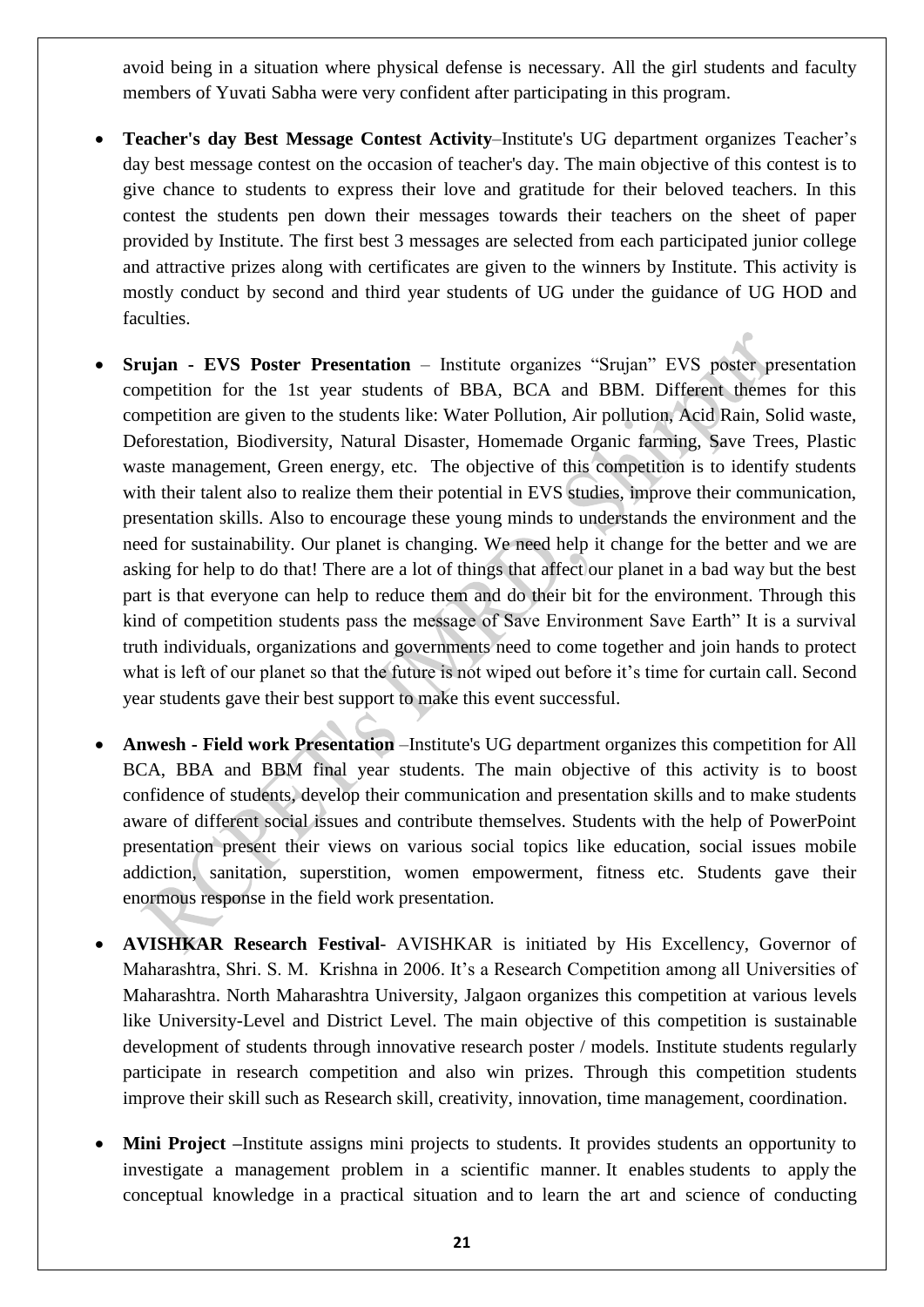practical study in a systematic way and presenting its findings in the form of report. The students are encouraged to involve themselves completely in the project work.

- **Sports Activity** Institute's Students show their consistence performance not only in academics but he also excellent in sports. Institutes students participated in various sports like Handball (Men), Badminton (Women), Cricket (Men, women) Softball (Men, women), chess, Jump rope (women), Football and also achieve a great success.
- **Social Responsibility –Tree plantation**  As a part of Corporate Social Responsibility IMRD have taken initiative to plants multiple trees at R. C. Patel Diploma College garden. All the UG and PG faculties, students from all departments participated in this activity and planted multiple trees. The purpose of tree plantation was to save the endangered environment and to beautify our life.
- **Social Responsibility –Blood Donation Camp**  Institute participates in Blood Donation camp organizes every year on occasion of Birthday of Hon. Shri. Amrishbhai Patel. This voluntary social exercise depicted that "Donating Blood is truly a Gift of Life!"
- **Municipal Council "Swacchta Survekshan-2018"** Institute signed MOU with Shirpur Warwade Municipal Council (SWMC) for technical and management support. The objective of the Swachhata Surveshan 2018 is to encourage large scale citizen participation and create awareness amongst all sections of society about the importance of working together towards making towns and cities a better place to live in.

The main objective of MOU with SWMC is to express the willingness of both organizations to engage in efforts to promote and facilitate the active participation of Institute students in various technical and management works of SWMC.

During this Swachhata Surveshan 2018 Institute assisted SWMC to participate in various programs declared by government.

Students of Institute helped SWMC to conduct survey, to create awareness among citizens of Shirpur about various programs and schemes declared by government. Through this activity students came to know their social responsibility.

Total 34 students of BCA, BBA and BBM had actively participated in this Swachhata Survekshan-2018.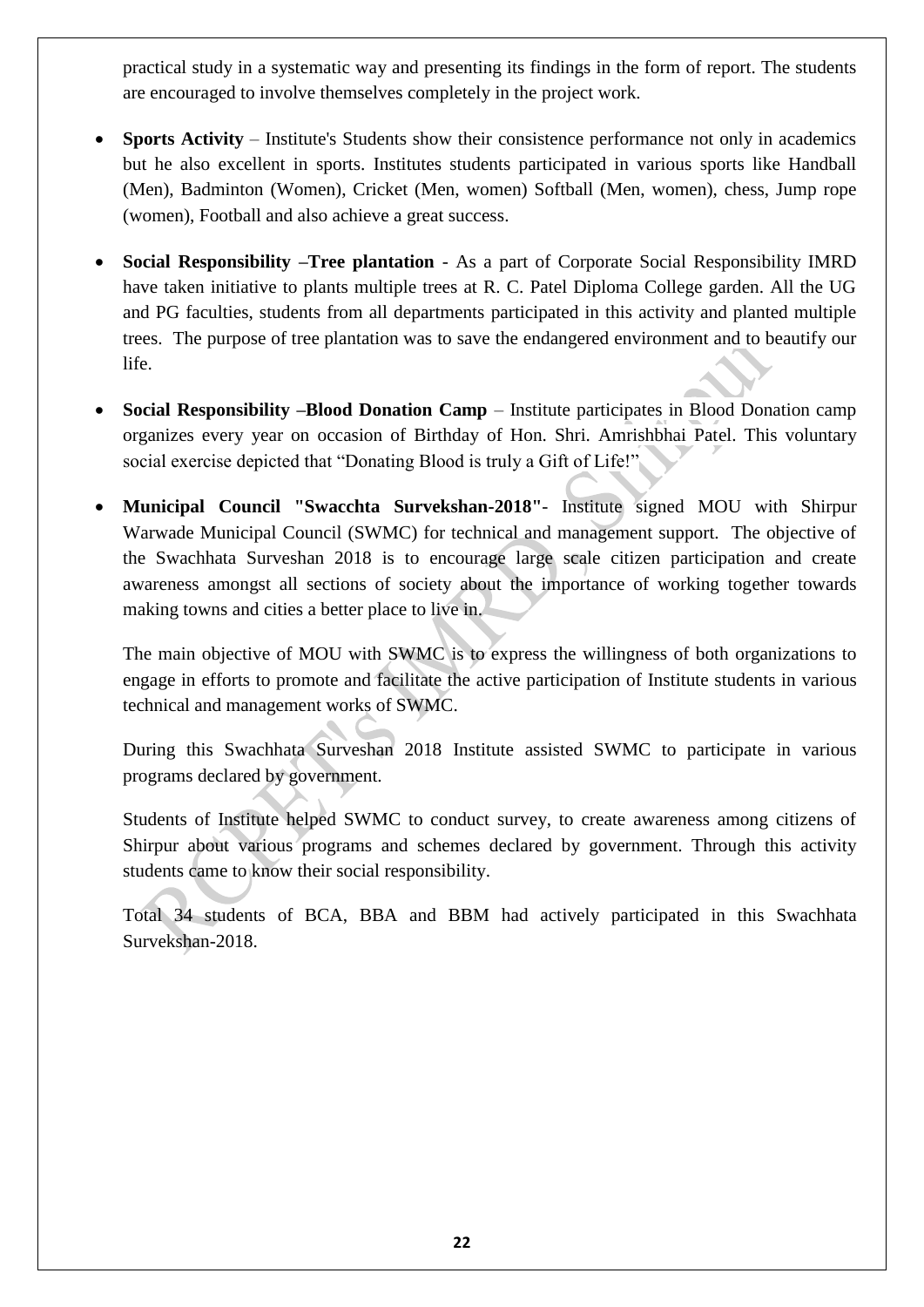### **Bachelor in Business Management (BS) (BBM)**

#### **Program Objectives:**

- The objective of the of the BBM (BS) programs is to provide high quality education in management so that students can join industry, immediately after the course.
- To provide a basic knowledge of business concepts, procedures and methodologies of operations in organization.
- To fill full demand for professional managers is increasing day by day, to achieve professional competence.
- To increase student's capacity to lead Productive and Responsible lives and also bring about open minded tolerant and humanist approach towards each other on the campuses and in the world community.
- To collaborate with industries and organizations in order to formulate training programs of mutual interest for the benefit of the students.
- To provide the specific administrative, business, accounting and communication skills required for the practical understanding of the use in the business environment and to introduce analytical and design techniques sufficient for today's business thinking.

#### **Method of fulfillment of program objectives –**

- 1. University Merit List.
- 2. Top 10 Students in University.
- 3. Batch wise University Examination Results.
- 4. Batch wise summarized data of Placement.
- 5. Batch count of students BBM to Post Graduation.
- 6. Induction Week.
- 7. Induction Program.
- 8. Teacher's day Best message contest activity.
- 9. Srujan EVS Poster Presentation.
- 10. Anwesh Field Work Presentation.
- 11. Avishkar Research Festival.
- 12. RHYTHM Annual Function.
- 13. Social Awareness Programs -
- 14. Municipal Council "Swachhata Surveshan".
- 15. Sports Activity –
- 16. Mini Project –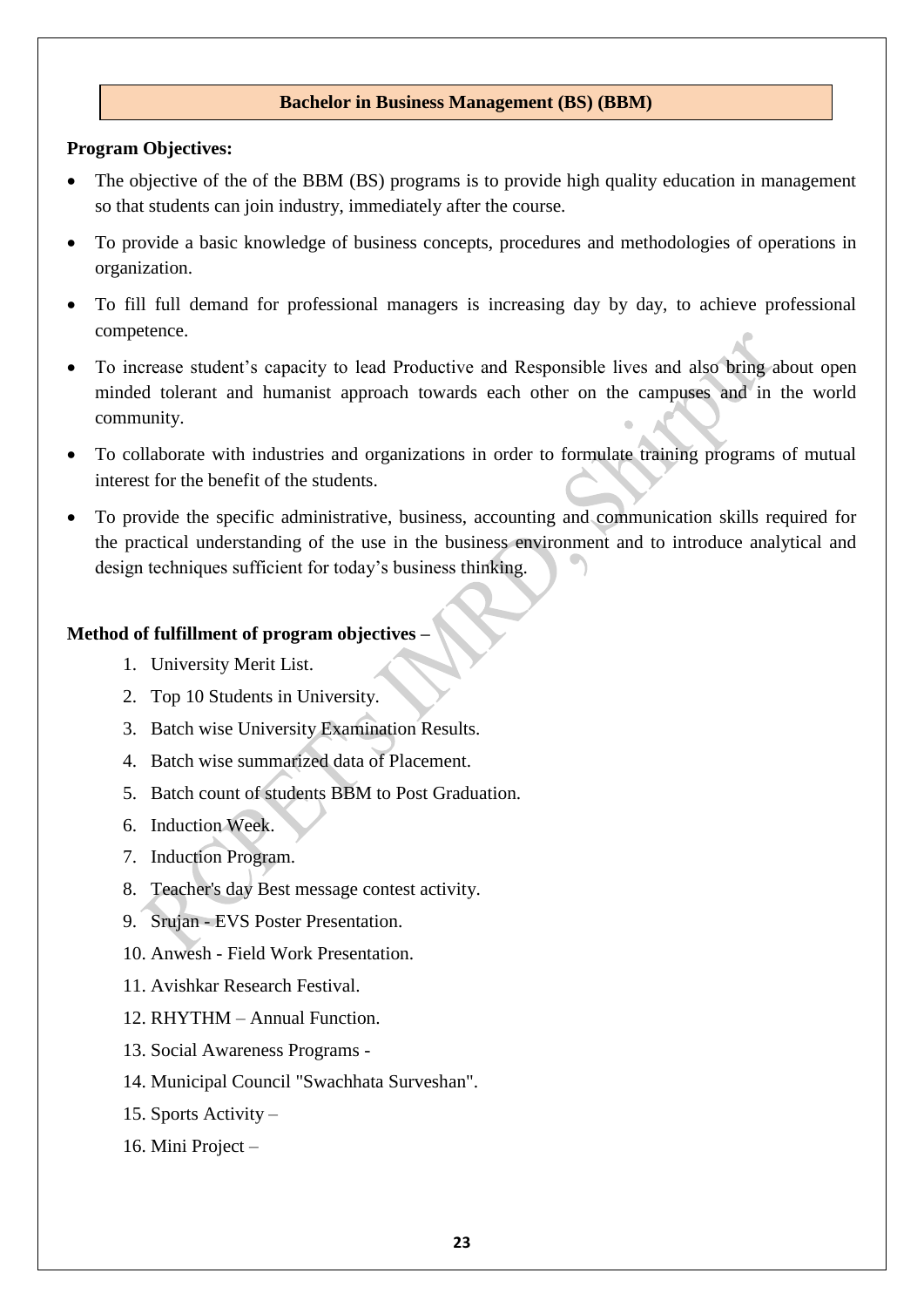### **University Merit List -**

| <b>Academic Year</b> | <b>Name of Student</b>   | <b>University</b><br><b>Rank</b> | <b>CGPA</b> | <b>Grade</b>     |
|----------------------|--------------------------|----------------------------------|-------------|------------------|
| May-2015             | Patil Harshada Lilachand | Second                           | 8.00        | $A+$             |
|                      | Jadhav Pooja Dnyaneshwar | First                            | 7.96        | A                |
| May-2016             | Rajput Manoj Bhagwan     | Second                           | 7.63        | A                |
|                      | Rathi Puja Ramnarayan    | Third                            | 7.50        | A                |
|                      | Sharma Shivangi Shyam    | First                            | 5.86        | $\mathcal{L}$    |
| May-2017             | Rajput Madhuri Ramsing   | Second                           | 5.75        | $\left( \right)$ |
|                      | Pawara Kalpana Udesing   | Third                            | 5.54        | $\left( \right)$ |

## **University Merit List Summary –**

| <b>Academic Year</b> |  |        | <b>Total</b> |
|----------------------|--|--------|--------------|
| 2014-2015            |  |        |              |
| 2015-2016            |  |        | JЗ           |
| 2016-2017            |  |        | )3           |
|                      |  | Total- |              |

## **Top 10 students in University –**

| <b>Ranks</b> |       | 2 | 3 | $\boldsymbol{4}$ | $\overline{5}$ | $\mathbf b$   | 7  | 8 | 9 | <b>10</b>                   | <b>Total</b> |
|--------------|-------|---|---|------------------|----------------|---------------|----|---|---|-----------------------------|--------------|
| 2013-2014    |       |   |   |                  |                |               |    |   |   |                             | 3            |
| 2014-2015    | $- -$ |   |   |                  |                |               |    |   |   |                             |              |
| 2015-2016    |       |   | 2 |                  |                |               | -- |   |   | --                          |              |
| 2016-2017    |       |   |   | ---              |                | $\mathcal{D}$ |    |   |   |                             | 8            |
| 2017-2018    |       |   |   |                  |                |               | 0  |   | 0 | $\mathcal{D}_{\mathcal{L}}$ |              |

*\* Internal result analysis at institute level as per available on university website.*

## **Batch wise University Examination Results -**

| Year      | % of Result | Appeared | No. of All   | <b>Distinction</b> | <b>First</b> | <b>Second</b> | Fail |
|-----------|-------------|----------|--------------|--------------------|--------------|---------------|------|
|           |             | for Exam | <b>Clear</b> |                    | <b>Class</b> | <b>Class</b>  |      |
| 2013-2014 | 60.00       | 10       | 06           | 02                 | 01           | 03            | 04   |
| 2014-2015 | 45.45       | 22       | 10           | 05                 | 02           | 03            | 12   |
| 2015-2016 | 94.44       | 18       |              | 14                 | 03           | 00            | 01   |
| 2016-2017 | 83.33       | 18       | 15           | 13                 | 02           | $00\,$        | 03   |
| 2017-2018 | 88.37       | 43       | 38           | 16                 | 17           | 05            | 05   |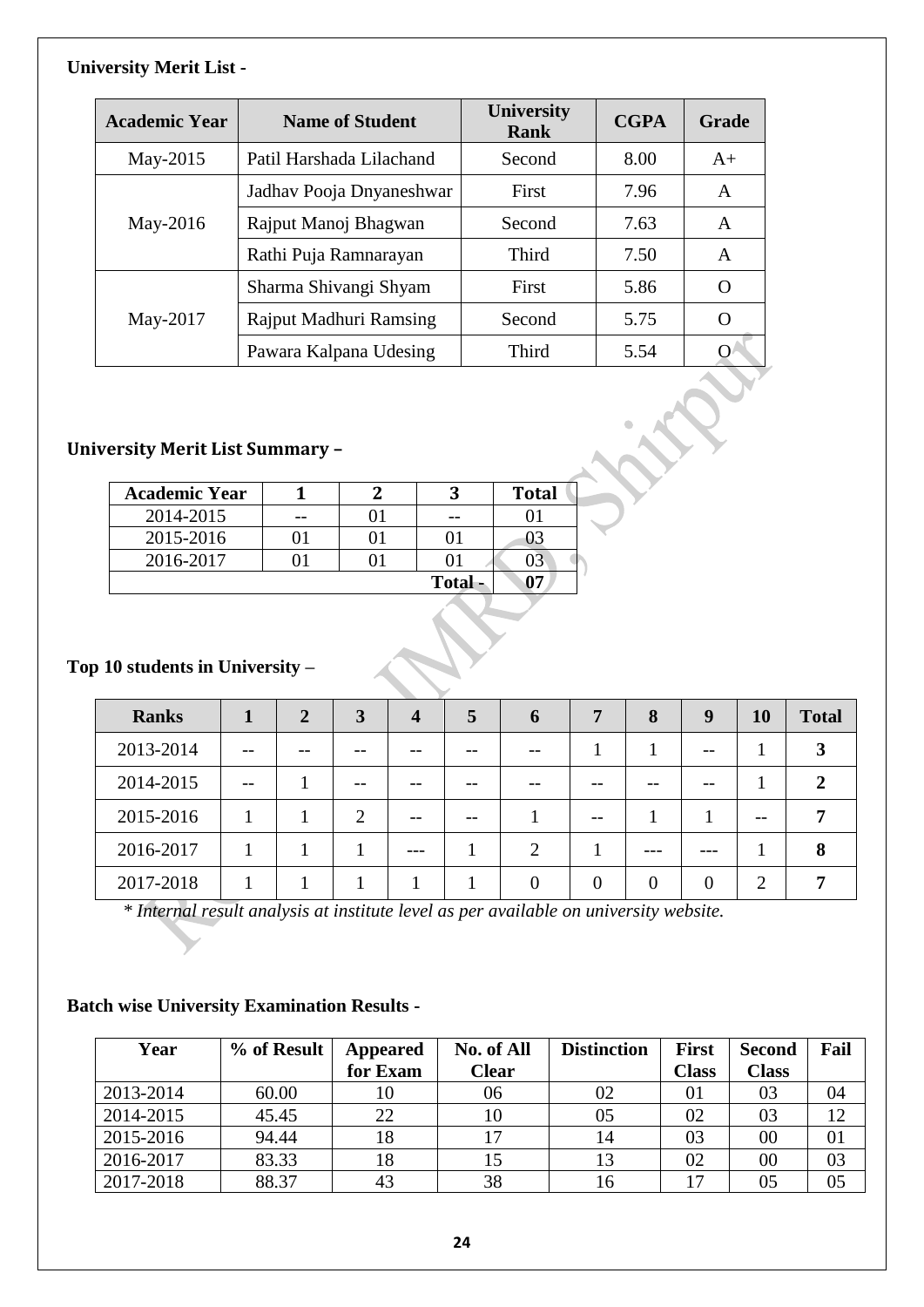### **Batch wise summarized data of Placement -**

| Year      | <b>Admitted</b><br><b>Student</b> | <b>Placement</b> in<br>college | $\frac{0}{0}$ |
|-----------|-----------------------------------|--------------------------------|---------------|
| 2015-2016 | 26                                |                                | 03.84         |
| 2016-2017 |                                   |                                | 50.00         |
| 2017-2018 |                                   | 1 າ                            | 27.QC         |

### **Batch count of students BBM to Post Graduation -**

| Year      | <b>All Clear</b><br><b>Students</b> | <b>Post-Graduation count</b> | $\frac{6}{6}$ |
|-----------|-------------------------------------|------------------------------|---------------|
| 2013-2014 | 06                                  | 04                           | 66.66         |
| 2014-2015 |                                     | 09                           | 90.00         |
| 2015-2016 |                                     | 14                           | 82.35         |
| 2016-2017 |                                     |                              | 46.66         |
| 2017-2018 | 38                                  | ' 6                          |               |

## **Competitions –**

- **Induction Week –** Institute organizes Induction program for all BCA, BBA and BBM first year students. This program is mostly arranged and carried out by second and third year students of BBM. It is one week induction program organized for newly admitted first year students. During this program various activities are carried out by senior students like: Welcome of Fresher's, Faculty Introduction, Rules and Custom's of Institute, Importance of Communication skills and Personality Development, Quiz Competition, Poster presentation, Fun and learn activity Probe based activity. The main objective of this program is to introduce new students to the tradition of Institute and its successful culture.
- **Induction Program -** After a successful completion of such induction week Institute organizes Induction program for all BCA, BBA and BBM first year students. It is mostly arranged and carried out by BCA, BBA and BBM second and third year students. In this program academic toppers are felicitated in front of their parents so it is a proud moment for them too. Students present PPT which include program objectives and course objectives, and Course structure of UG syllabus. Institute takes Student feedback after this program, which is an important process for the institute which gave opportunities to gain their views and opinions which will help institute to improve the quality and standards of provision in the future. The junior students thanked the senior students to organize such beautiful event for them. All seniors expressed their thanks to faculty members and juniors as they got such opportunity to present them in front of their juniors.
- **Teacher's day Best message contest activity** Institute's UG department organizes Teacher's day best message contest on the occasion of teacher's day. The main objective of this contest is to give chance to students to express their love and gratitude for their beloved teachers. In this contest the students pen down their messages towards their teachers on the sheet of paper provided by Institute. The first best 3 messages are selected from each participated junior college and attractive prizes along with certificates are given to the winners by Institute. This activity is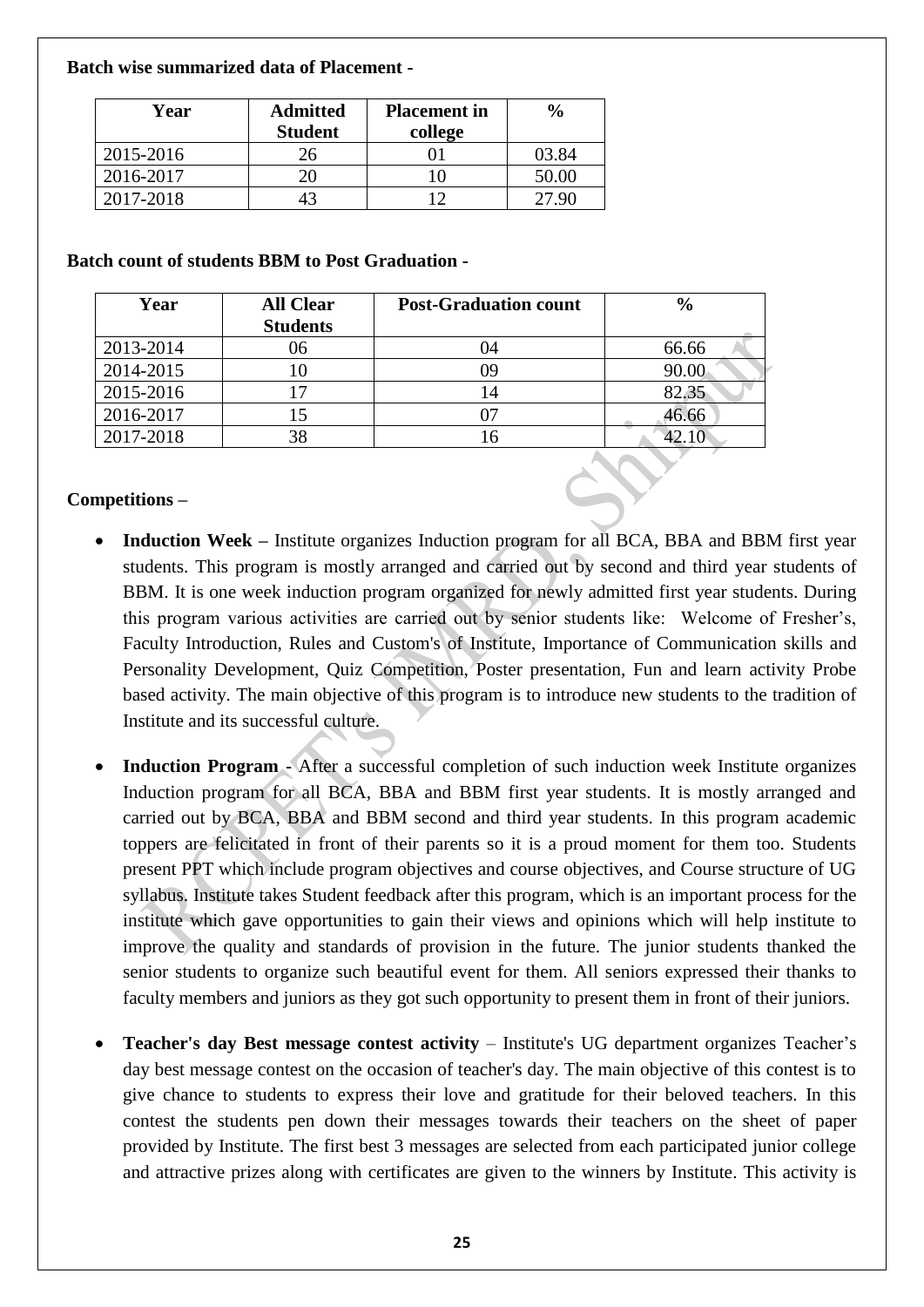mostly conduct by second and third year students of UG under the guidance of UG-HOD and faculties.

- **Srujan - EVS Poster Presentation** Institute organizes "Srujan" EVS poster presentation competition for the 1st year students of BBA, BCA and BBM. Different themes for this competition are given to the students like: Water Pollution, Air pollution, Acid Rain, Solid waste, Deforestation, Biodiversity, Natural Disaster, Homemade Organic farming, Save Trees, Plastic waste management, Green energy, etc. The objective of this competition is to identify students with their talent also to realize them their potential in EVS studies, improve their communication, presentation skills. Also to encourage these young minds to understands the environment and the need for sustainability. Our planet is changing. We need help it change for the better and we are asking for help to do that! There are a lot of things that affect our planet in a bad way but the best part is that everyone can help to reduce them and do their bit for the environment. Through this kind of competition students pass the message of Save Environment Save Earth" It is a survival truth individuals, organizations and governments need to come together and join hands to protect what is left of our planet so that the future is not wiped out before it's time for curtain call. Second year students gave their best support to make this event successful.
- **Anwesh - Field work Presentation** –Institute's UG department organizes this competition for All BCA, BBA and BBM final year students. The main objective of this activity is to boost confidence of students, develop their communication and presentation skills and to make students aware of different social issues and contribute themselves. Students with the help of PowerPoint presentation present their views on various social topics like education, social issues mobile addiction, sanitation, superstition, women empowerment, fitness etc. Students gave their enormous response in the field work presentation.
- **AVISHKAR Research Festival** AVISHKAR is initiated by His Excellency, Governor of Maharashtra, Shri. S. M. Krishna in 2006. It's a Research Competition among all Universities of Maharashtra. University organizes this competition at various levels like University-Level and District Level. The main objective of this competition is sustainable development of students through innovative research poster / models. Institute students regularly participate in research competition and also win prizes. Through this competition students improve their skill such as Research skill, creativity, innovation, time management, coordination.
- **RHYTHM – Annual Function -**Institute hosted its Cultural Day- "Rhythm" with great pomp and splendor. RHYTHM brought out the essence of cultural diversity and rich heritage of the country. Students perform various performances like Solo Dance, Semi-Classical dance, Skits; Singing, Group dance, Fashion show etc. Rhythm gives students an opportunity to exhibit their talents in their possession in different walks of life. It not only encourages the students, but also made them high spirited. Through this function students get a chance to showcase their exceptional talents in different field of their choice.

The Prize Distribution ceremony and annual day "RHYTHM" celebrated every year at Institute in a grand manner. This function is organized to commend and appreciate the consistent efforts of students who excelled in academics, sports and co-curricular activities during the academic year. The annual prize distribution is done by the hands of chief guest. Academic prizes are awarded to